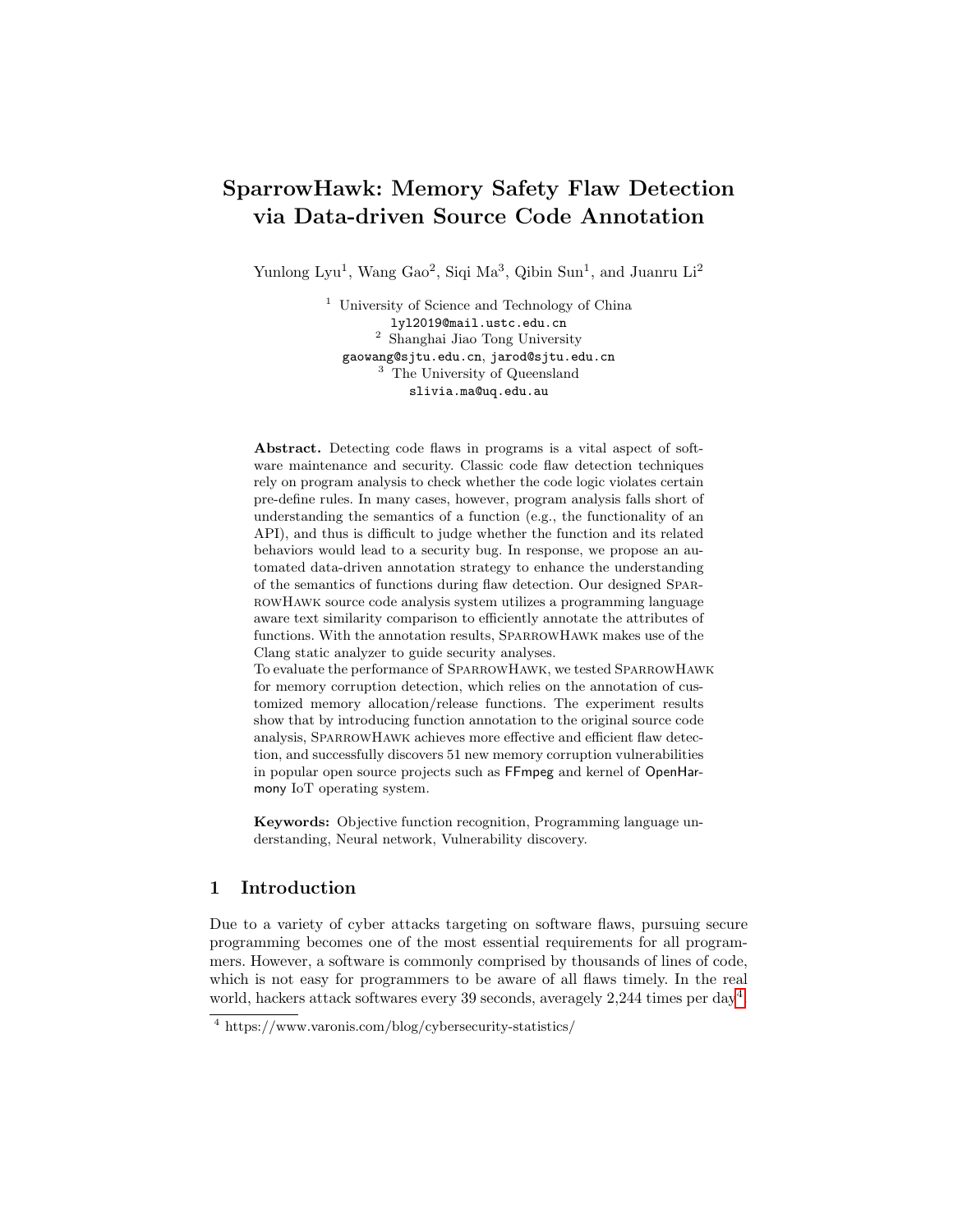The software with security breaches may be exploited by the hackers and finally data breaches will expose sensitive information and vulnerable users to hackers. Hence, it is crucial to identify and fix software flaws in time.

To reduce human efforts on analyzing project source code, automated approaches are propose to explore software flaws. Two types of techniques for source code analysis, program analysis [\[29\]](#page-17-0) [\[40\]](#page-18-0) [\[50\]](#page-18-1) [\[52\]](#page-19-0) and machine learning [\[37\]](#page-18-2) [\[24\]](#page-17-1) [\[25\]](#page-17-2), are mainly introduced. For program analysis based approaches, they commonly analyze the entire source code and learn the control/data dependencies by conducting abstract interpretation, pattern matching, symbolic execution to identify. Although such a technique can ensure a significant code coverage, it is inefficient to construct control/data dependencies among functions when a large amount of code with complex dependencies are involved. To solve this issue, some researchers proposed machine learning algorithms to learn patterns of the vulnerable code and then rely on the trained models to discover software flaws. Different from the program analysis techniques that have to be executed every time of flaw detection, model training is a one-time effort; thus it only needs to be trained once and then used for the following detection.

However, the existed machine learning based approaches have a common drawback — a vast dataset of millions of open source functions that are labeled appropriately. Since the programming languages are unlike natural languages, it is impractical to understand how a function behaves by simply regarding each function as a bag of words. Generally two steps are proceeded: 1) extracting inter- and intra-dependencies at a fine-grained level. 2) taking the dependency graph as input for model training. Even though the model training is a one-time effort, it is time consuming to label millions of open source functions manually and study the inter- and intra-dependencies of every function.

To address the limitations of the previous machine learning based approaches, we observe that operations implemented in the function bodies can be inferred via the function prototypes. Hence, we propose an automated function annotating inspired approach for flaw detection. Since function prototypes consist of multiple informal terms (e.g., abbreviation, programming-specified words), we first construct a programming corpus with the posts from StackOverflow [\[42\]](#page-18-3). Within the programming corpus, it not only contains the informal terms used in programming languages, but also includes natural languages that are commonly used in project programming. In order to extract meaningful word units (subwords) from programming corpus, we further utilize Byte Pair Encode (BPE) [\[39\]](#page-18-4) and BPE-dropout [\[34\]](#page-17-3) algorithms to collect a subword collection with occurrence frequencies. According to the subword collection, function prototypes are segmented with meaningful subwords through a Probabilistic Language Model (PLM). Then we train a Siamese network [\[3\]](#page-16-0) to embed function prototypes into vectors, and the annotations of unknown function prototypes will be obtained by comparing the vectors with a certain type of function prototypes.

Based on the function annotating inspired approach, we build a flaw detection tool, SparrowHawk. To validate the effectiveness of SparrowHawk, we conducted experiments targeting on memory-specified flaws, namely, null pointer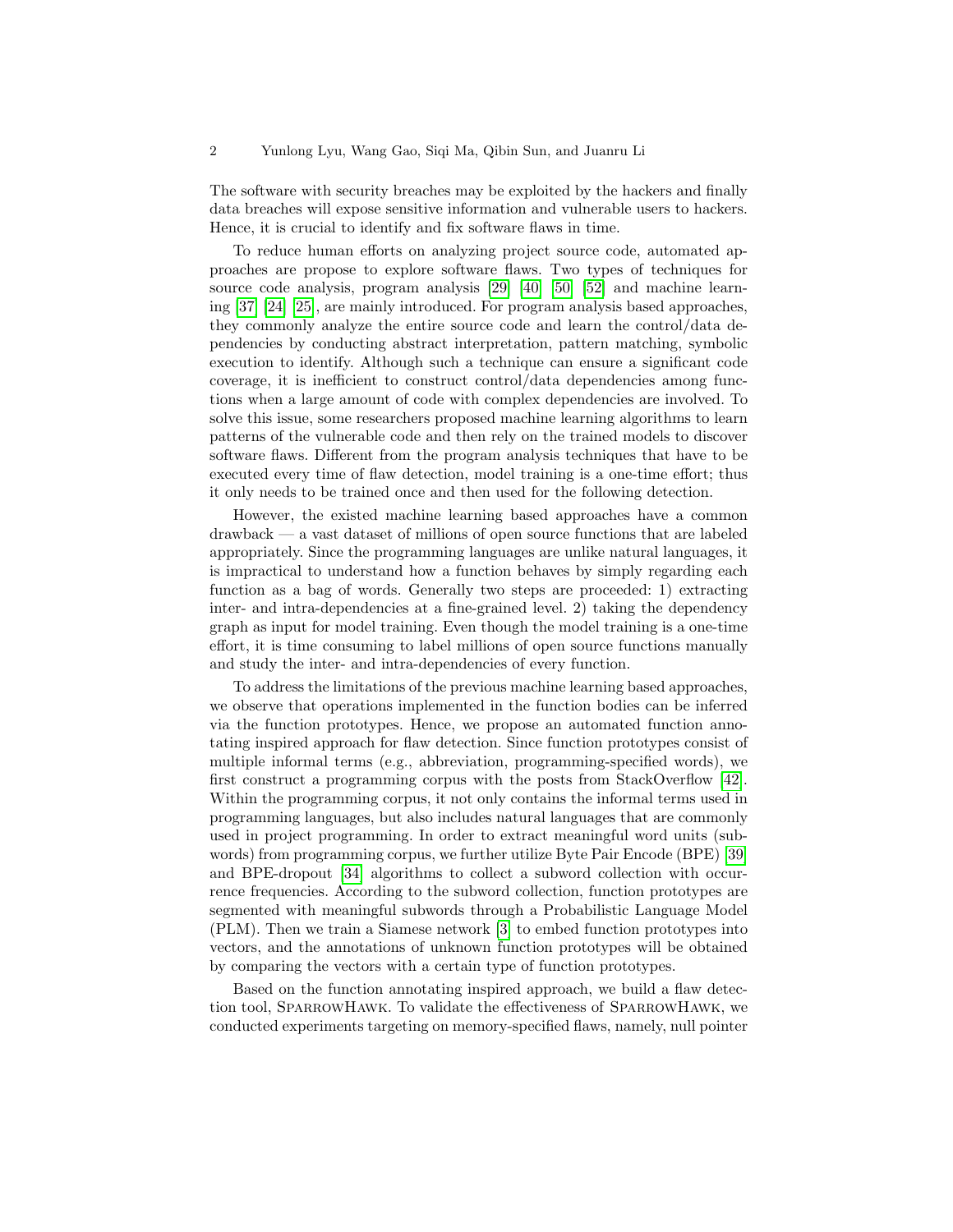dereference and double free. We labeled functions that are collected from realworld open source projects including OpenHarmony [\[33\]](#page-17-4) IoT operating system and FFmpeg [\[12\]](#page-17-5) and evaluated the performance of SparrowHawk. With the enhancement of function annotation, SparrowHawk successfully reported 51 previously unknown memory corruption flaws. We also evaluated whether the performance of SparrowHawk was influenced when various input data were provided. We found SparrowHawk still annotated functions effectively and efficiently even if only a small amount of training material (3,579 functions) were provided.

## Contributions of this paper:

- We proposed an automated annotation-based analysis system that recognizes the targeted functions accurately without the need of analyzing the corresponding function implementations. While training the annotation model, only a few labeled dataset are required, which is helpful to reduce the involved human efforts.
- We implemented an efficient flaw detection tool, SparrowHawk, to explore certain types of flaws based on function annotation. Instead of analyzing the entire source code of a project, SparrowHawk pinpoints specific target functions by checking their function names and further identifies whether the target functions are properly invoked. This function annotation based flaw detection is data driven and flexible.
- We evaluated the performance of function annotation by providing various amount of input data and observed that SparrowHawk could still identify memory operation functions effectively. Moreover, SparrowHawk reported 51 previously unknown flaws from eight open source projects, which indicates that function annotation enhances classical flaw detection.

Availability. We provided the SparrowHawk executable, instructions of our experiments, and the tested projects at [https://sparrowhawk.code-analysis.](https://sparrowhawk.code-analysis.org) [org](https://sparrowhawk.code-analysis.org).

# 2 Motivation

The existing program analysis based approaches are heavyweight while analyzing the program source code. We aim to design a system that can annotate each function accurately without checking the corresponding implementations of the function body. Lack of the semantic information of function prototypes, the following challenges are required to be addressed to implement an efficient and effective annotation based flaw detection.

## 2.1 Challenges

In order to annotate the targeted functions from source code, the following three aspects are generally processed: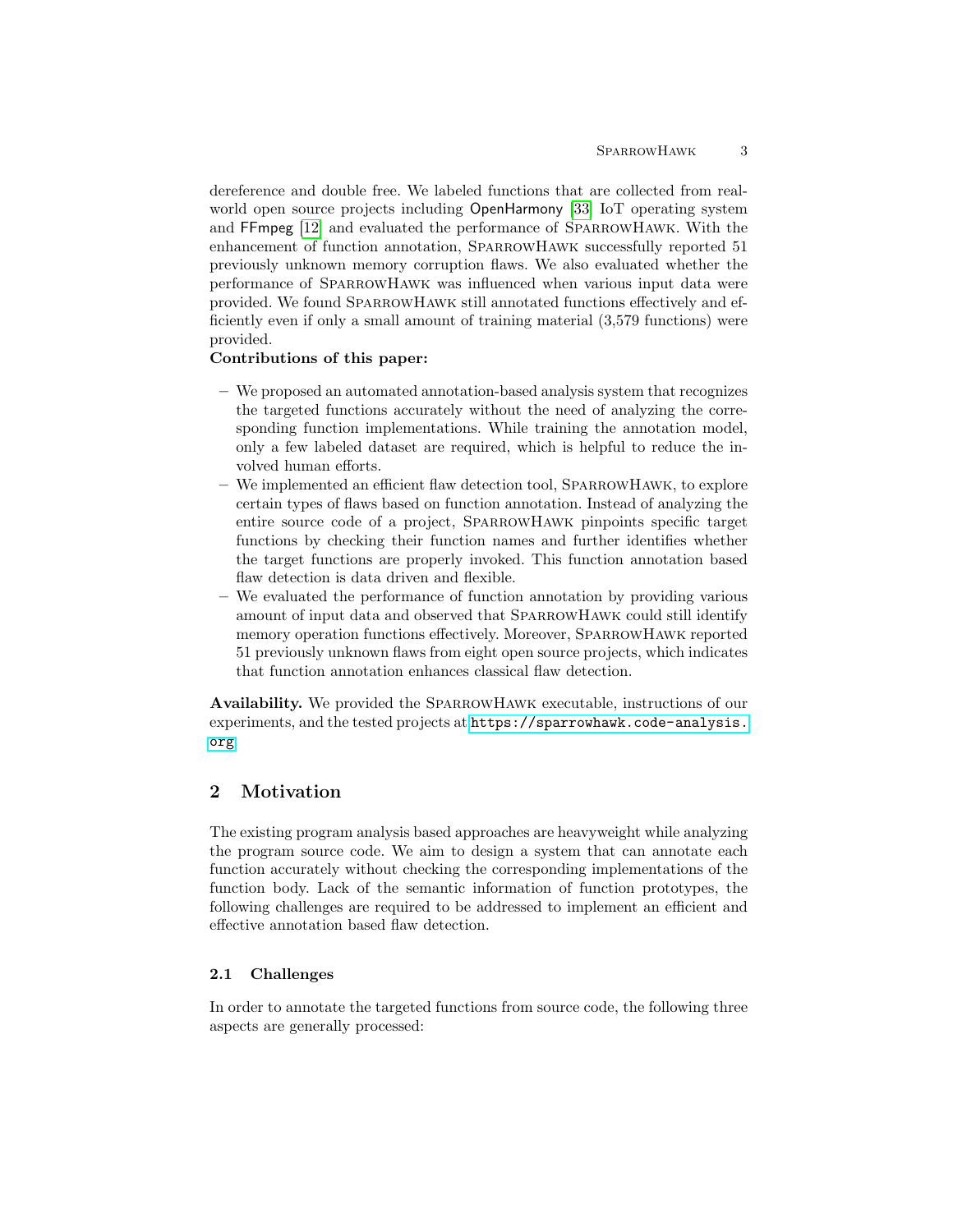- 4 Yunlong Lyu, Wang Gao, Siqi Ma, Qibin Sun, and Juanru Li
- Function Name. By analyzing the semantic meaning of the function name, it is easily to determine what operations might be performed in its body.
- Function Arguments. According to the input arguments including argument types and argument names, the attributes of operation objects and operation types can be retrieved.
- **Function Body.** Reference to each function body including the implementation and annotations, the implemented functionalities can be determine.

Although the three aspects are precisely defined for function recognition, several challenges need to be resolved to determine whether a function is relevant to memory operation automatically. Details are demonstrated as below.

Challenge I: Natural Language Gap. Instead of using the completed and formal semantic words, function names are normally comprised by abbreviations, informal terms, programming-specific terms and project-specific terms. As these characters are barely appeared in the natural languages, it is difficult to determine the semantic meaning of a function name automatically.

Challenge II: Function Prototype Correlations. Since there exist strong correlations between each part of function prototype, it makes the entire semantics extraction form function prototype even more challenging. Even though some association patterns exist in function prototype, the workload for modeling the relationships for each type of function by human effort can be unacceptable. Therefore, for extracting the entire semantics from function prototype automatically, we need a method which can capture different relationships exist in different function prototypes.

Challenge III: Complex logical structures in function implementation. Sometimes, determining the functionality of a function only by its function prototype is not enough, and the complex logical structures in function implementation hinder automated tools to identify its main functionality.

## 2.2 Insights

Programming Language Aware Word Segmentation. The variety of naming styles and the usage of informal terms make it difficult to segment each function name into meaning units. To address Challenge I, we construct a programming corpus which contains not only the context in natural languages, but also programming-specified terms. Such a programming corpus provides a channel to connect the programming-specified terms with the natural language context.

Additionally, function names commonly consist of multiple terms. We further learn how function names are constructed by utilizing a pair encoding algorithm, which learns the frequent word units appeared in the programming corpus. Based on the frequent word units, we adopt PLM to conduct function segmentation. Self-Attention Based Function Prototype embedding. For each word unit of the function prototype, it is inaccurate and inefficient to extract its semantic meaning by designing a rule to match the word unit with natural language context. To address this issue (Challenge II), we propose a self-attention based

neural network encoder to generate function prototype embedding.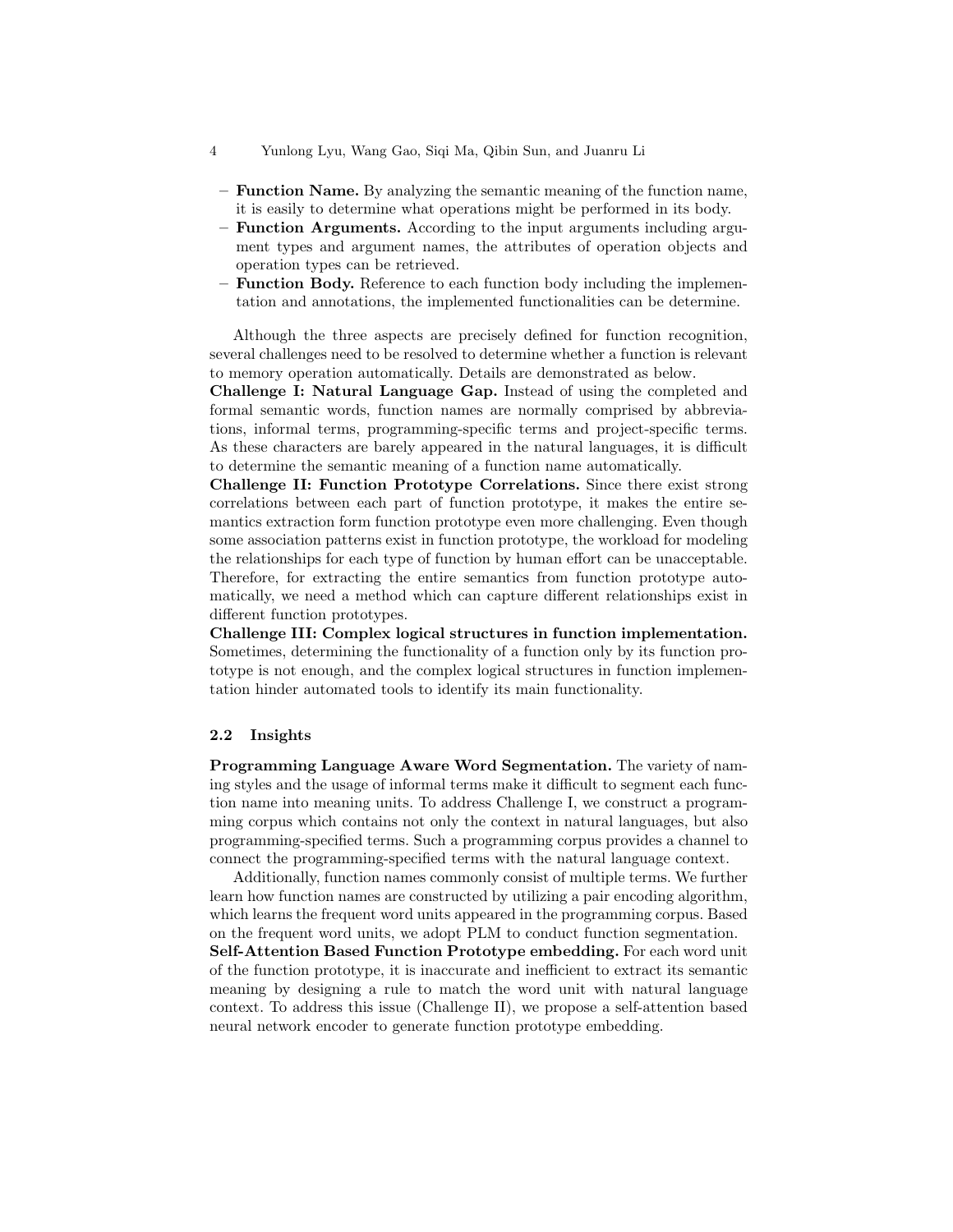Semantic-Aware Call Graph. Generally, analyzing the function body and determining its main functionality is a hard work. But fortunately, by analyzing the function implementation manually, we observe that the functionality information about a function can be conveyed by its callee functions. As the semantics of function prototype can be extracted by the self-attention neural network and the nodes in call graph structure are function prototypes, thus we can give the call graph with some semantic information.

Therefore, to solve Challenge III, we propose a method to annotate targeted function in call graph, and utilize these annotations to understand the implementation of function.

<span id="page-4-0"></span>

# 3 SparrowHawk

Fig. 1: Workflow of SparrowHawk

For most original flaw detection tools, they generally identify the specific flaws by analyzing the entire source code, which is inefficient. To resolve this issue, we propose an annotating inspired detection system, SparrowHawk, which automatically learns the functionality of each function through the function prototype and further identifies flaws by analyzing the source code of the target function.

## 3.1 Overview

The workflow of SparrowHawk is shown in Figure [1,](#page-4-0) which include three components, Programming Language Aware Word Segmentation, Targeted Function Annotation, Flaw Detection. We introduce each component in detail as below: Programming Language Aware Word Segmentation. Functions are named variously and each function name might consist of multiple informal terms and programming-specific words, thus it is difficult to learn the functionality of a function via its name precisely (Challenge I). Instead of analyzing the function name as a whole, SparrowHawk takes as input a programming corpus to build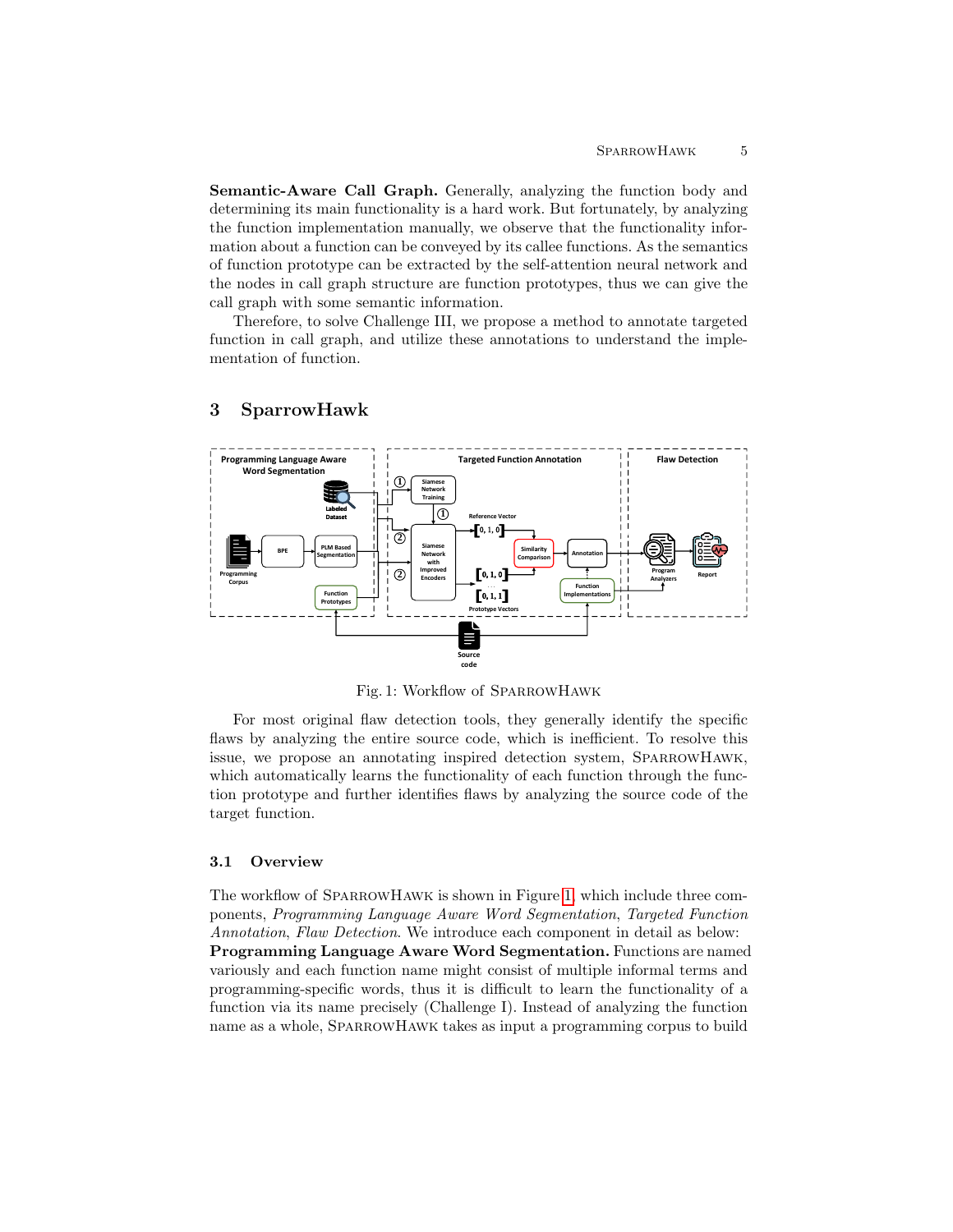a segmentation model. It further splits each function name into several units of words (subwords).

Targeted Function Annotation. Taken the subwords as input, SparrowHawk trains a function annotation model and generates a reference vector from the target functions in labeled dataset. To annotate unknown function prototypes, SPARROWHAWK executes the annotation model to generate function prototype vectors. It then computes cosine similarities between the reference vector and the function prototype vectors. If the cosine similarities are higher than a threshold, or their function implementations are matched by annotation rules, SparrowHawk labeled them as targeted functions.

Flaw Detection. After recognizing the targeted functions, SPARROWHAWK conducts a source code based program analysis to examine whether the input source code files contain potential code flaws.

#### 3.2 Programming Language Aware Word Segmentation

SparrowHawk first takes as input the function prototypes and splits them into subwords for the following semantic analysis. To segment function prototypes accurately, it is essential to build a corpus that includes the informal terms and programming languages used for naming functions. Therefore, we collect the posts of StackOverflow forum containing the context of programming languages from StackExchange Archive Site [\[41\]](#page-18-5) which contains rich lexical information of programming languages. Figure [2](#page-5-0) depicts the detailed process of word segmentation.

<span id="page-5-0"></span>

Fig. 2: Programming language aware word segmentation

Programming Corpus Construction The significant difference between programming language and natural language determines that SparrowHawk could not rely on the materials with natural languages to guide the following segmentation. However, directly using source code as corpus is neither suitable since it only contains limited semantic information. Therefore, we created a programming corpus for SparrowHawk using the posts of StackOverflow forum, which contains both meaningful natural language materials and programming language texts.

Subwords Collection With the created corpus, SparrowHawk collects meaningful units from it as subwords. Note that a subword may not be a vocabulary, thus SparrowHawk utilizes the BPE algorithm to collect subwords from the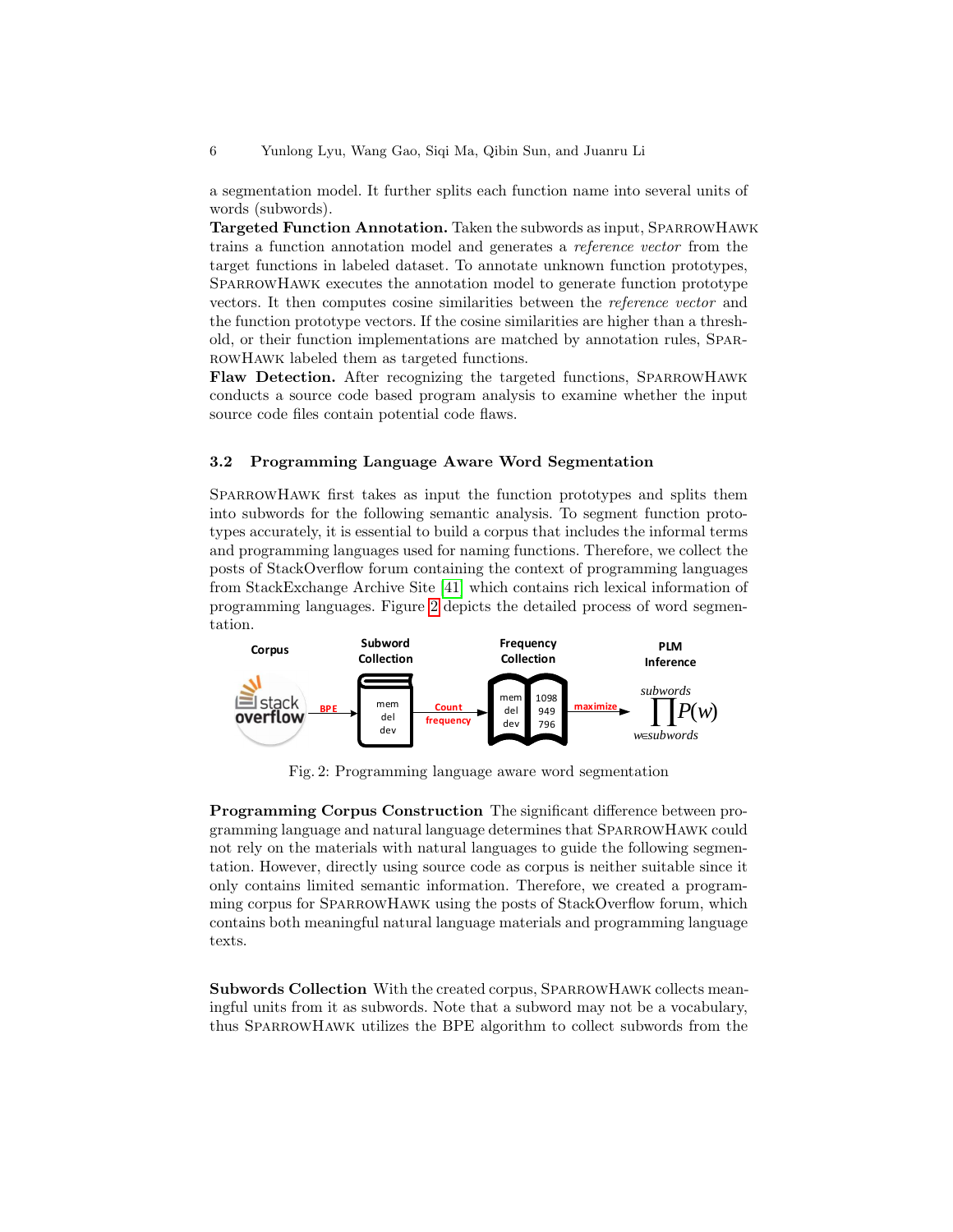corpus by merging the most frequent items at character level. BPE initializes the input with a sequence of characters and iteratively replace each occurrence of the most frequent pair with a new item. Figure [3](#page-6-0) gives an example of BPE merge operation. In this example, input text contains three words: memory, mempool, and memmap. The BPE processing first splits each word to separate characters, then merges the most frequent item mem and adds the item and its occurrence frequency to the subword collection.

For efficiency consideration, SPARROWHAWK only returns a subword that contains less than 15 characters. To provide a robust subword collecting, SparrowHawk additionally adopt BPE-dropout [\[34\]](#page-17-3) algorithm to add stochastic noise during BPE merge operation.

<span id="page-6-0"></span>

| (1 <sup>o</sup> ) | Input text: memory, mempool, memmap |                                                                                |  |  |  |
|-------------------|-------------------------------------|--------------------------------------------------------------------------------|--|--|--|
|                   |                                     | 2 Preprocess: memory, mempool, memmap                                          |  |  |  |
|                   |                                     | <b> 3</b> m e → me : <u>me</u> m o r y, <u>me</u> m p o o l, <u>me</u> m m a p |  |  |  |
|                   |                                     | <b> 4</b> me m→ mem: <u>mem</u> ory, <u>mem</u> pool, <u>mem</u> m a p         |  |  |  |
|                   | $\cdots$                            |                                                                                |  |  |  |

Fig. 3: An example of BPE merging operations

PLM based Word Segmentation The collection of subwords (and their occurrence frequencies) is used by SparrowHawk to employ a PLM based word segmentation. SPARROWHAWK first splits a function prototype using the item appeared in the subword collection. If there exists only one segmentation result, then this result is accepted. Otherwise, SparrowHawk uses Equation [\(1\)](#page-6-1) to determine which segmentation result should be chosen. For instance, for a segmentation result with subwords  $A, B$ , and  $C$ , the occurrence frequency probability of each subword is multiplied to obtain the probability of the segmentation result. Then SparrowHawk chooses the one with the highest probability.

<span id="page-6-1"></span>
$$
P(\text{segmentation}) = \prod_{w \in \text{subwords}}^{\text{subwords}} P(w) \tag{1}
$$

## 3.3 Targeted Function Annotation

SPARROWHAWK *identifies* certain types of a function (e.g., crypto function, encoding function) with an automated function annotation. To annotate a function , SparrowHawk compares its prototype to a labeled dataset, which contains manually labeled target functions and non-target functions. SparrowHawk first trains a Siamese network combined with two identical Transformer encoders [\[45\]](#page-18-6), who share the same parameters. The training starts from randomly generating either a target pair (two prototypes of target functions) or a nontarget pair (one prototype of target function and the other non-target function)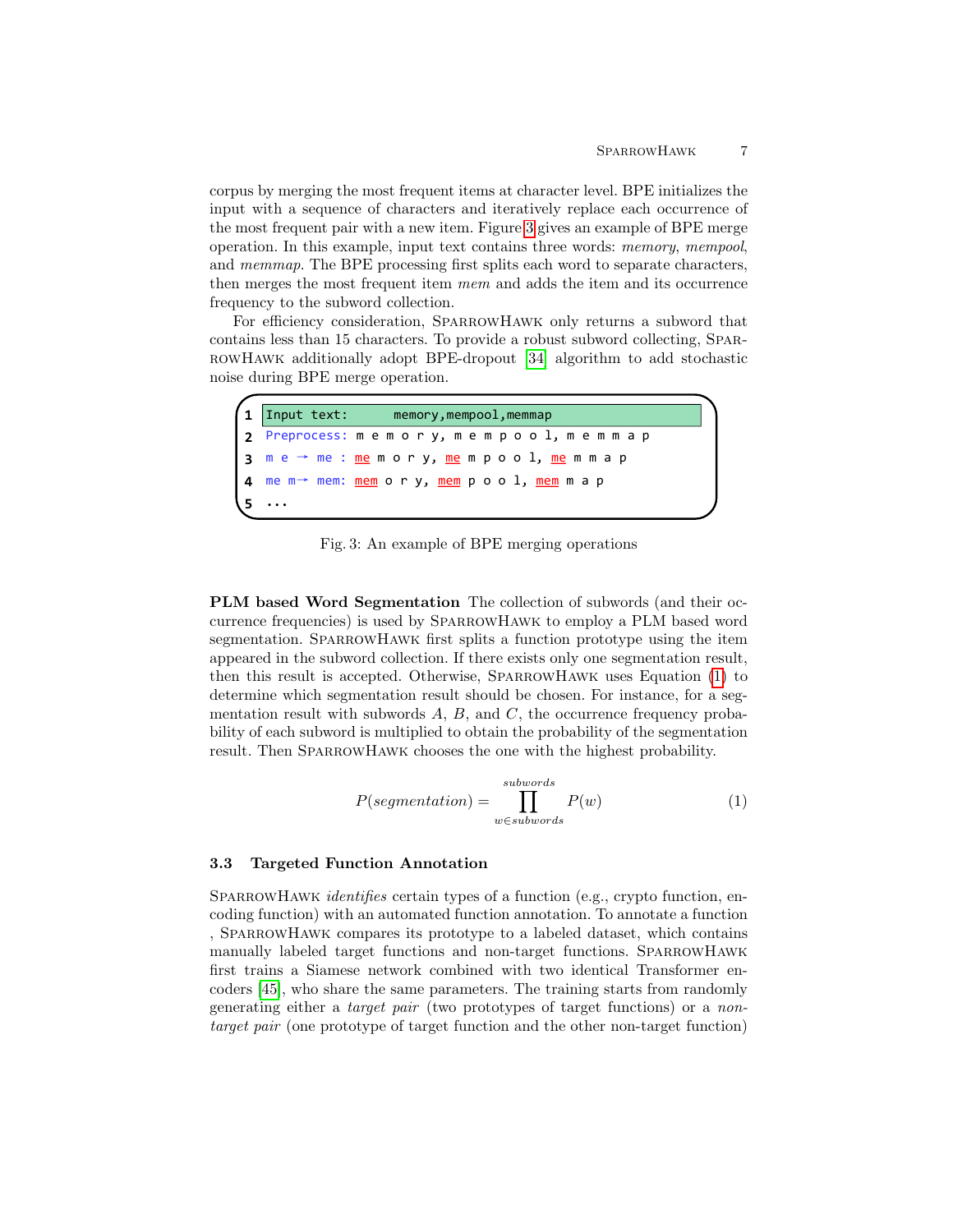from the labeled dataset. Pairs of prototypes are sent to two encoders to calculate the similarity between two functions.

After the training, SPARROWHAWK uses one of the improved encoder to generate embedding vectors for all target functions in labeled dataset, and derives a reference vector by computing the mean vector of these embedding vectors. This reference vector helps SPARROWHAWK efficiently identify a new target function: if the prototype vector of an analyzed function is similar to the reference vector (using cosine similarity, 0.5 as the similarity threshold), it belongs to the type of labeled dataset and is annotated as a target function by SparrowHawk.

In the following, we illustrate the annotation process in detail.

**Siamese Architecture** Given a set of function prototype pairs  $(f_i, f'_i)$  with ground truth pairing information  $y_i \in \{+1, -1\}$ , where  $y_i = +1$  indicates that  $f_i$  and  $f'_i$  are similar, or  $y_i = -1$  otherwise. We define the embedding of function prototype  $f_i$  as  $\vec{e}_i$ , and the output of Siamese architecture for each pair as

$$
cosine(f, f') = \frac{\vec{e}^\top \vec{e}'}{||\vec{e}|| \times ||\vec{e}'||}
$$
\n(2)

Then the parameters of function prototype encoder will be trained by minimize the Mean Squared Error Loss Function [\[32\]](#page-17-6).

Function Prototype Embedding A function prototype generally consists of four parts: return type, function name, argument types and argument names. And all these four parts changing the semantic of function prototype to different degrees. In order to encode a function prototype to a meaningful embedding vector, SparrowHawk adopts the Transformer encoder as the function prototype encoder.

Transformer is a powerful attention model whose attention mechanism can learn the association of words forwardly and backwardly in a sequence. However, the output of the Transformer Encoder is a context matrix, different to Recurrent Neural Network, and it does not provide a sentence embedding directly. To address this issue, we add a pooling layer after the output layer of Transformer Encoder, introduced by the CLS-token pooling strategy in Sentence-BERT [\[36\]](#page-18-7), to take a function prototype as the input, and output a function prototype embedding.

Similarity Inference After the Siamese network training is completed, we generate the embedding vectors  $e_1, ..., e_n$  for all target function prototypes in the label dataset, and compute their arithmetic mean  $\vec{e}_m$  as reference vector. For a given new function prototype  $f_t$  and its embedding vector  $\vec{e}_t$ , we obtain its similarity score by calculating cosine similarity with reference vector.

$$
Score(f_t) = cos(\vec{e_t}, \vec{e}_m) = \frac{\vec{e}_t^{\top} \vec{e}_m}{||\vec{e}_t|| \times ||\vec{e}_m||} \in [-1, 1]
$$
\n(3)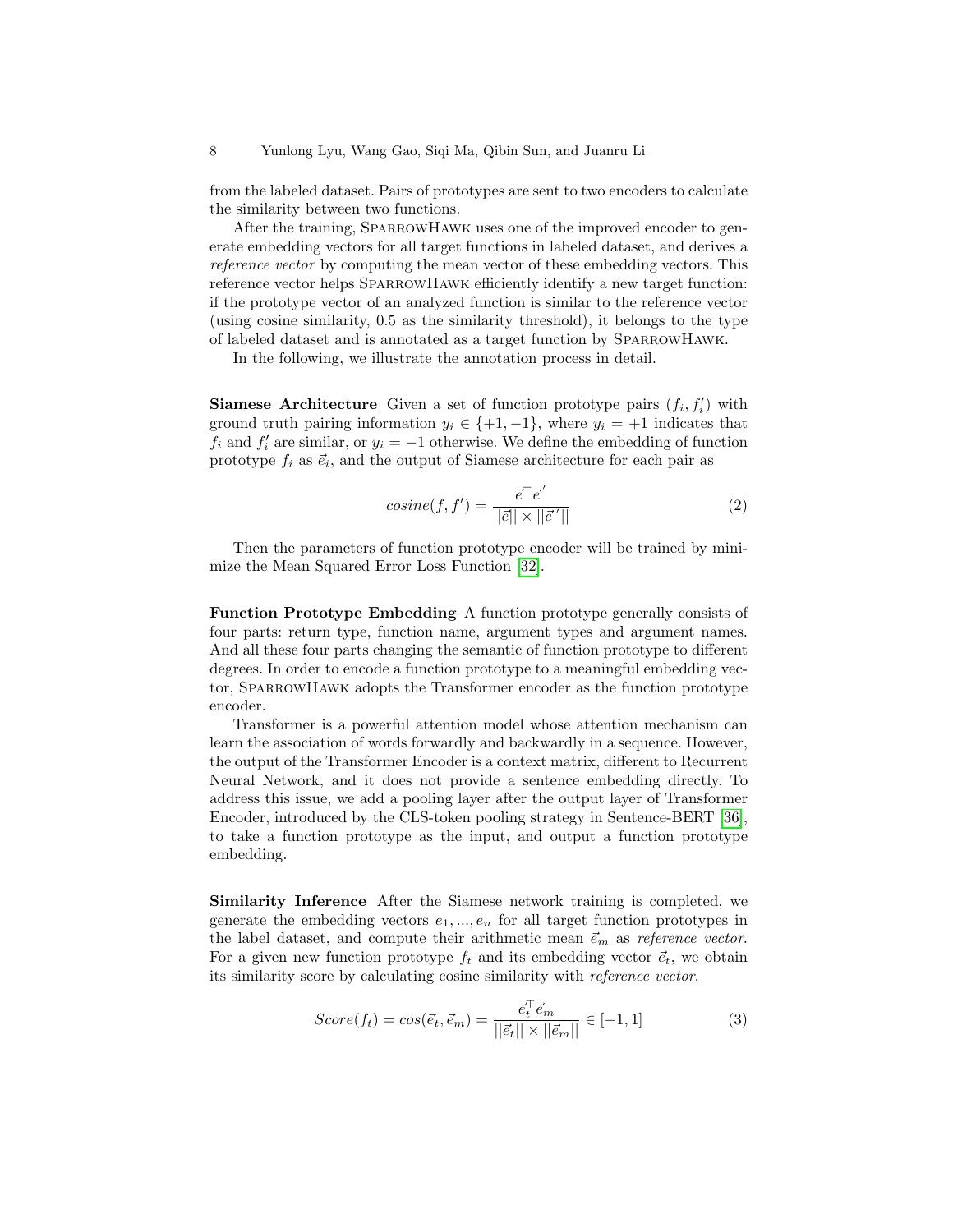Targeted function Annotation Based on the similarity scores, SparrowHawk provides two ways to annotate targeted functions. The straightforward way only needs function prototype to make inference, whereas another way needs function body and customize the heuristic rules but provides more accurate annotation.

With Only Function Prototype. SPARROWHAWK simply makes inference by comparing the similarity scores of the given functions with the threshold inferthreshold. If the similarity scores are greater than the threshold, then SparrowHawk annotates the these functions as targeted functions.

With Function Implementation and Heuristic Rules. As our observation that the functionality information of a function can be conveyed through its callee function, and SparrowHawk has the ability to attribute a function only by its function prototype, thus SparrowHawk is able to achieve a more accurate annotation with well-designed heuristic rules on call graph.

```
1
int hl_ctx_create(struct h1_device *hdv,struct h1_fpriv 
2
*hpriv) {
3
4
5
6
7
}
8
9
10
}
        ...
        ctx = kzalloc(sizeof(*ctx), GFP_KERNEL);
        ...
       return 0;
   static inline void *kzalloc(size_t size, gfp_t flags){
       return kmalloc(size, flags | __GFP_ZERO);
```
Fig. 4: An example of user-defined memory allocation function

Figure [4](#page-8-0) is an intuitive example for the memory allocation function annotation task. As we observe the body of function hl ctx create, it is easy to find that its main functionality of memory allocation is implemented by its callee function kzalloc. As seeing the body of function kzalloc, kzalloc also calls a memory allocation function kmalloc to allocate memory. This common phenomenon exists in many projects, that because developers usually hope to wrapper lower level functions to achieve performance improvements and bring convenience by using custom memory allocators and de-allocators,

Therefore, we can take advantage of this property to design some heuristic rules and provide more accurate annotation about memory operation functions. More specifically, we set two different similarity thresholds, recall-threshold and precision-threshold. The functions whose similarity score lower than recallthreshold are filtered out, and the remaining functions are annotated as targeted functions only if they have a callee function whose similarity score is greater than precision-threshold.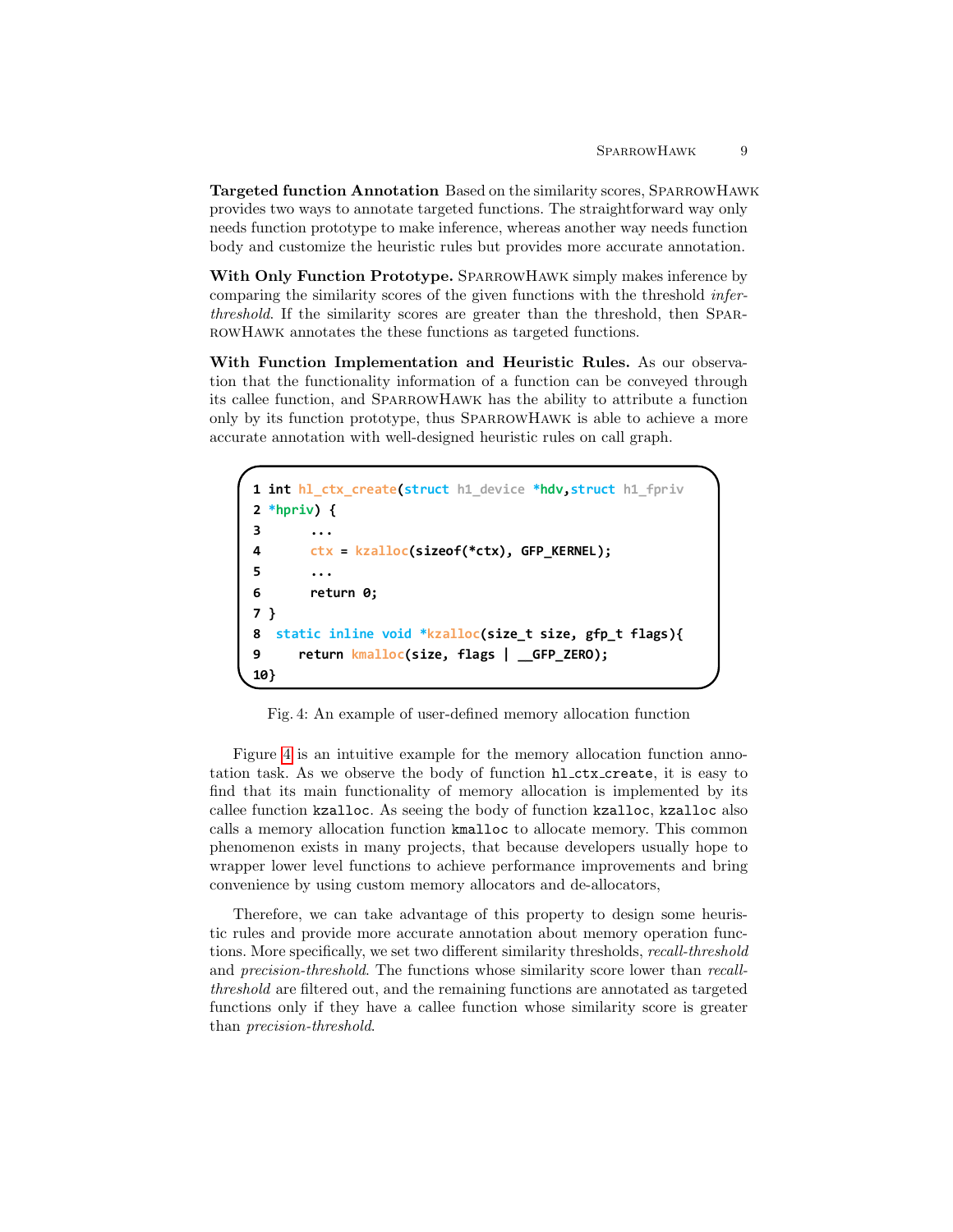#### 3.4 Flaw Detection

SPARROWHAWK creates a flaw report for source code projects by comparing the usages of targeted functions with the predefined function misuse rules of program analyzers. First, SparrowHawk extracts function prototypes from source code files and generates call graphs. Then, according to the function prototypes and call graphs, SparrowHawk annotates the targeted functions and passes them to program analyzers to guide the function misuses detection. Here, SPARROWHAWK implements a program analyzer to detect null pointer dereference and double free vulnerabilities in source code.

Having the targeted functions, SparrowHawk performs a flow-sensitive and inter-procedural static analysis based on symbolic execution. SparrowHawk maintains two symbolic variables sets, allocation set and deallocation set, to record the status of memory chunks during the symbolic execution. Once symbolic execution reaches a memory operation function, the symbolic variables of allocated or deallocated memory chunks will be added to allocation set or deallocation set, respectively. When the same symbolic variable is added to deallocation set more than once, SparrowHawk will report a double free vulnerability. Or the dereference operation related symbolic variable exists in allocation set and its value of constraint solving equals to zero, then SparrowHawk will report a null pointer dereference vulnerability.

#### 3.5 Implementation

We relied on several existing tools and modules to fulfil the certain functionali-ties in SPARROWHAWK. Clang [\[7\]](#page-16-1) is embedded as part of the function prototype extractor to distinguish function prototypes during compiling. The used programming corpus is an 80 GB raw XML dataset and the size of meaningful text is 18 GB after our normalization. To retrieve subwords, SparrowHawk uses the CharBPETokenizer module in Tokenizers [\[44\]](#page-18-8) which relies on the BPE and BPE-Dropout algorithms to segment and regularize words into sequences of subword units. Having the frequency vocabulary, SparrowHawk further executes WordSegment [\[48\]](#page-18-9) to segment the function prototype. The Siamese network is trained relying on Gensim [\[14\]](#page-17-7) with the implemented Word2vec [\[31\]](#page-17-8) for subword embedding training. We further built the Siamese network in TensorFlow [\[2\]](#page-16-2). Once the interested function is retrieved, we adopted Clang Static Analyzer [\[1\]](#page-16-3) to analyze the source code of each software and identify potential vulnerabilities.

## 4 Real-world Evaluation

We evaluated SPARROWHAWK from three perspective, function segmentation, function annotation, and flaw detection. In specific, the following three research questions (RQs) are answered:

RQ1: Function Prototype Segmentation. The first step of SparrowHawk is to segment function prototypes, thus we are curious about how accurate SPARROWHAWK is during function prototype segmentation.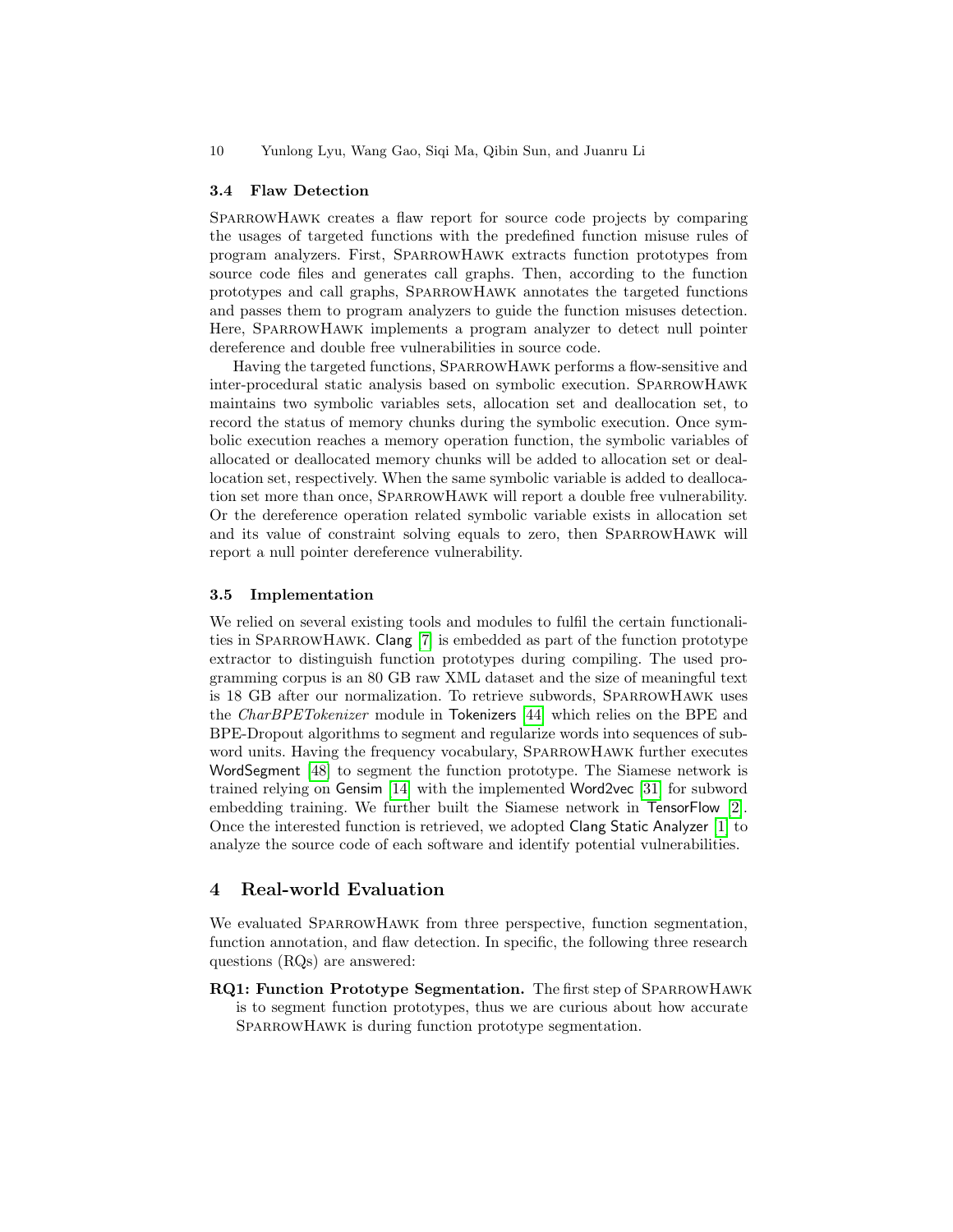- RQ2: Function Annotation. As SparrowHawk relies on the customized memory operation functions, how effective and efficient is SparrowHawk in recognizing customized memory operation functions, i.e., memory allocation functions and memory deallocation functions.
- RQ3: Flaw Detection. As SparrowHawk is introduced to detect the specific flaws (i.e., null pointer dereference and double free), how effective is SPARROWHAWK in detecting these flaws?

Since the goal for each research question is different, we collected different sets of dataset to conduct our experiment.

## 4.1 RQ 1: Function Prototype Segmentation

<span id="page-10-0"></span>To evaluate the segmentation accuracy of SparrowHawk, we compared its segmentation result with a state-of-the-art tool, NLP-EYE [\[47\]](#page-18-10), which is proposed with function prototype segmentation.



Fig. 5: Function name segmentation results comparison between NLP-EYE and **SPARROWHAWK** 

Setup. We randomly collected 350 function names from seven programs, i.e., Vim [\[46\]](#page-18-11), ImageMagick [\[21\]](#page-17-9), GraphicsMagic [\[18\]](#page-17-10), CPython [\[8\]](#page-16-4), LibTIFF [\[28\]](#page-17-11), GnuTLS [\[16\]](#page-17-12), and Git [\[15\]](#page-17-13), 50 function names from each program. Given the 350 function names, we built our ground truth by manually segmenting each function name. Then we evaluated the segmentation accuracy of SparrowHawk and NLP-EYE relying on Levenshtein-inspired distance [\[23\]](#page-17-14) [\[38\]](#page-18-12) in which a lower distance represents a higher accuracy.

Results. The segmentation results of SparrowHawk and NLP-EYE are demonstrated in Figure [5.](#page-10-0) We observed that SparrowHawk achieves a lower Levenstein distance, i.e., performs better than NLP-EYE. By manually inspecting the segmentation results, we realized that NLP-EYE fails to distinguish the function names with abbreviation, information terms and programming-specification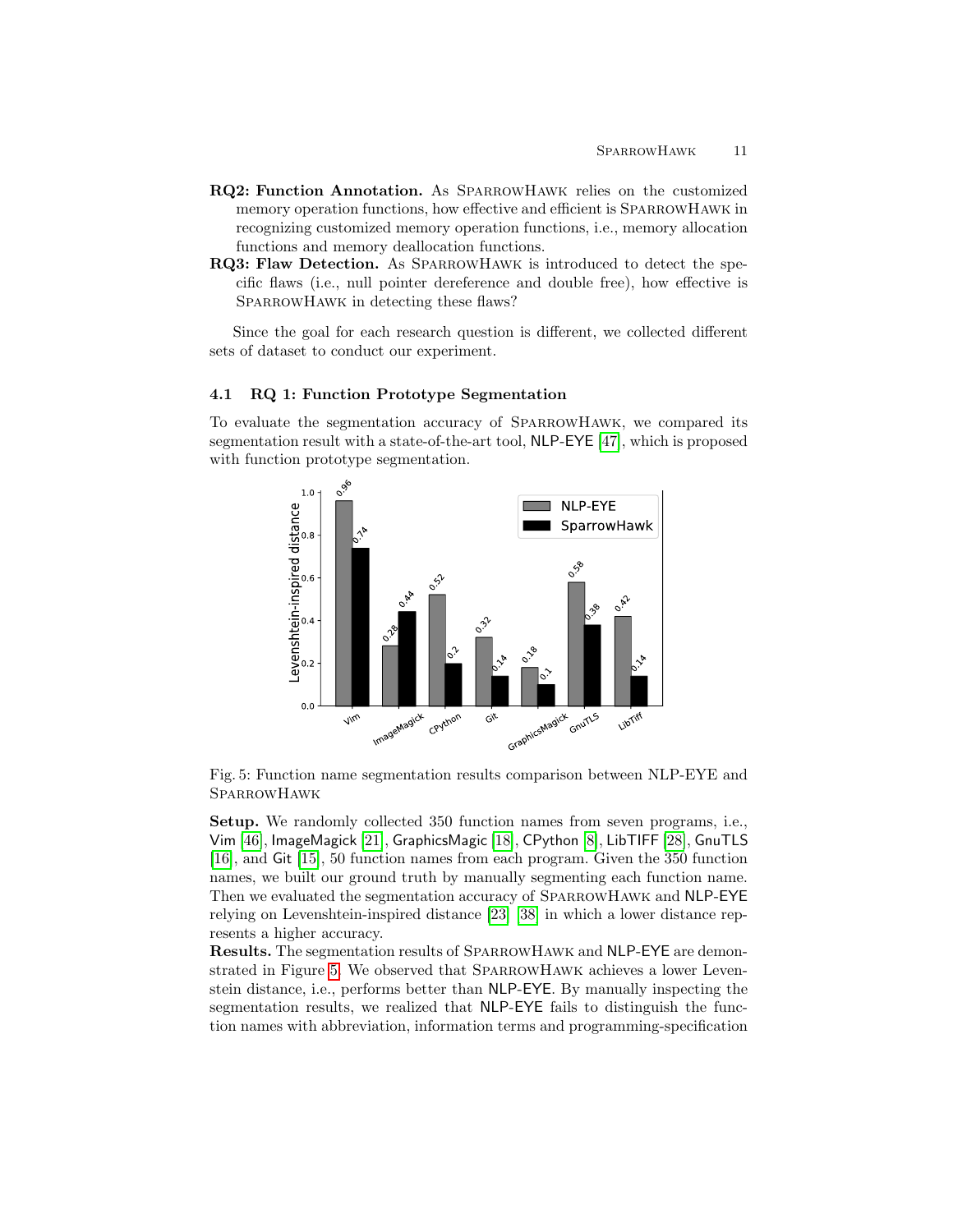words. Although a large corpus (i.e., GWTWC [\[17\]](#page-17-15)) and an adaptive corpus with a number of program annotations is being used for segmentation, the semantic meanings of certain informal terms are unable to be learned precisely. For SparrowHawk, we firstly constructed the programming corpus and then applied BPE and BPE-Dropout to collect subwords, which enable SparrowHawk to segment function name precisely with the knowledge of programming language.

## 4.2 RQ 2: Function Annotation

SPARROWHAWK aims to identify the customized memory operation function, i.e., memory allocation functions and memory deallocation functions. We first evaluated the effectiveness of function annotation and then assessed the improvement with designed heuristic rules.

Setup. We collected 35,794 functions from the source code of ten Linux kernel drivers including bluetooth, devfreq, mm, memory, media, memstick, message, mfd, misc, and mmc. Obviously, it is time-consuming and infeasible to manually verify all functions to build ground truth, Hence, we conducted a semi-automatic annotating approach which takes the following three steps:

- 1. We first manually labeled 591 memory allocation functions and 778 memory deallocation functions in 5,342 functions (15% of the entire functions) as the initial labeled dataset, and utilized them to train the Siamese network of SparrowHawk.
- 2. Next, we randomly chose 19% (5,800/30,492) unlabeled functions and executed SparrowHawk to generate similarity scores for these functions. For functions with similarity scores smaller than  $-0.9$  (around 90% in our experiment), SPARROWHAWK labeled them as non-target functions but need to inspect their function prototypes to select the possible target functions and exam their implementations manually. And the left functions were verified by both examining their prototypes and implementations manually.
- 3. With the labeled 5342+5,800 functions, we then repeated step 2 again. This time we sent the rest unlabeled 24,652 functions as inputs of SparrowHawk.

Finally, all 35,795 functions were labeled which include 2,008 memory allocation functions and 3,001 memory deallocation functions, and the other functions as non-target functions. Although our semi-automatic annotation may not strictly reflect the ground truth (85% of the functions were annotated relying on a computer-aided labeling), it significantly increases the scale of the labeled dataset by introducing a small portion of inaccuracy. Given the labeled dataset, all the labelled 35,794 functions were used to train the Siamese network again and the evaluation of function annotation of SparrowHawk was performed on the trained Siamese network.

Effectiveness As different developers might have various styles to name functions in their projects, we investigated whether the previous trained Siamese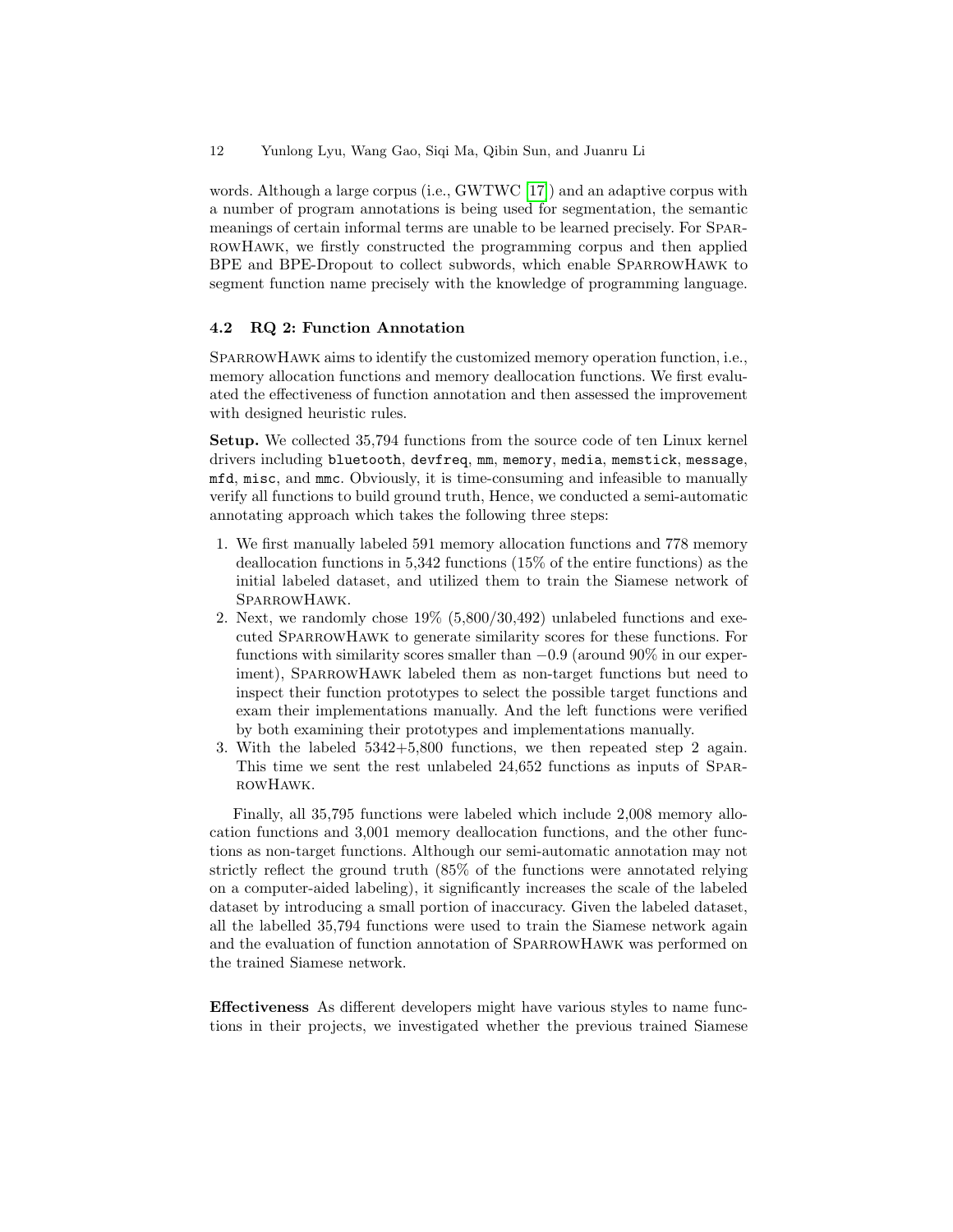|                            | Allocation function<br>annotation |                   | Deallocation function<br>annotation |                                         | Memory operation<br>function annotation |                   |
|----------------------------|-----------------------------------|-------------------|-------------------------------------|-----------------------------------------|-----------------------------------------|-------------------|
| Function type Allocation   |                                   | Others            | <b>Deallocation</b>                 | Others                                  | target                                  | Others            |
| # of<br>functions          | 117                               | 2,883             | 135                                 | 2,865                                   | 252                                     | 5,748             |
| # of correct<br>annotation | 73 / 86                           | 2,853 / 2,875     | 123 / 127                           | $2,786 / 2,815$ 196 / 213 5,639 / 5,690 |                                         |                   |
| $#$ of error<br>annotation | 44 / 31                           | 30/8              | 12/8                                | 79 / 50                                 | 56/39                                   | 109 / 58          |
| Precision                  |                                   | $70.8\% / 91.4\%$ | $60.8\% / 71.7\%$                   |                                         |                                         | 64.2% / 78.9%     |
| Recall                     |                                   | $62.9\% / 73.5\%$ | $91.1\% / 94.0\%$                   |                                         |                                         | 77.7% / 84.5%     |
| F <sub>1</sub> -score      |                                   | 66.3% / $81.5\%$  | $72.9\% / 81.4\%$                   |                                         |                                         | $70.3\% / 81.4\%$ |

<span id="page-12-0"></span>Table 1: Comparison of memory operation function annotation with and without heuristic rules of SparrowHawk

∗ The left side of slash represent the results with only function prototype.

∗ The right side of slash represent the results with function implementations and heuristic rules.

network can annotate memory operation functions in a different project. Therefore, we set up a testing dataset by randomly selecting 3,000 functions from the OpenHarmony [\[33\]](#page-17-4) IoT operating system and labeled them manually. As a result, 117 memory allocation functions and 135 memory deallocation functions were identified.

The experiment result is listed in Table [1.](#page-12-0) SPARROWHAWK successfully annotated 196 memory operation functions out of the 252 memory operation functions, with precision of 62.4%, recall of 77.7% and F1-score of 70.3%. Specifically, SPARROWHAWK separately achieved F1-score of 66.3% and 72.9% when it identified memory allocation functions and memory deallocation functions, respectively. The accuracy to annotate memory allocation functions is lower because the implementations of memory allocation functions are more complicated.

By analyzing the function prototypes collected from Linux kernel and Open-Harmony OS, we found that the performance drop is mainly caused by the inconsistent naming style. Consider the word "get" as an example, it indicates to fetch an object from a structure in Linux kernel, whereas developers of OpenHarmony use it to allocate a memory chunk sometimes. Alternatively, the word "release" in Linux kernel functions usually represents deallocating a memory space. However in OpenHarmony OS, it is usually used to release a lock, clean up an object, or set a flag bit to zero.

Improvement with Heuristic Rules Due to the inconsistent naming style among projects, SparrowHawk cannot annotate functions accurately based on function prototypes only. To resolve this issue, we improved SparrowHawk by embedding customized heuristic rules which analyzes function prototypes as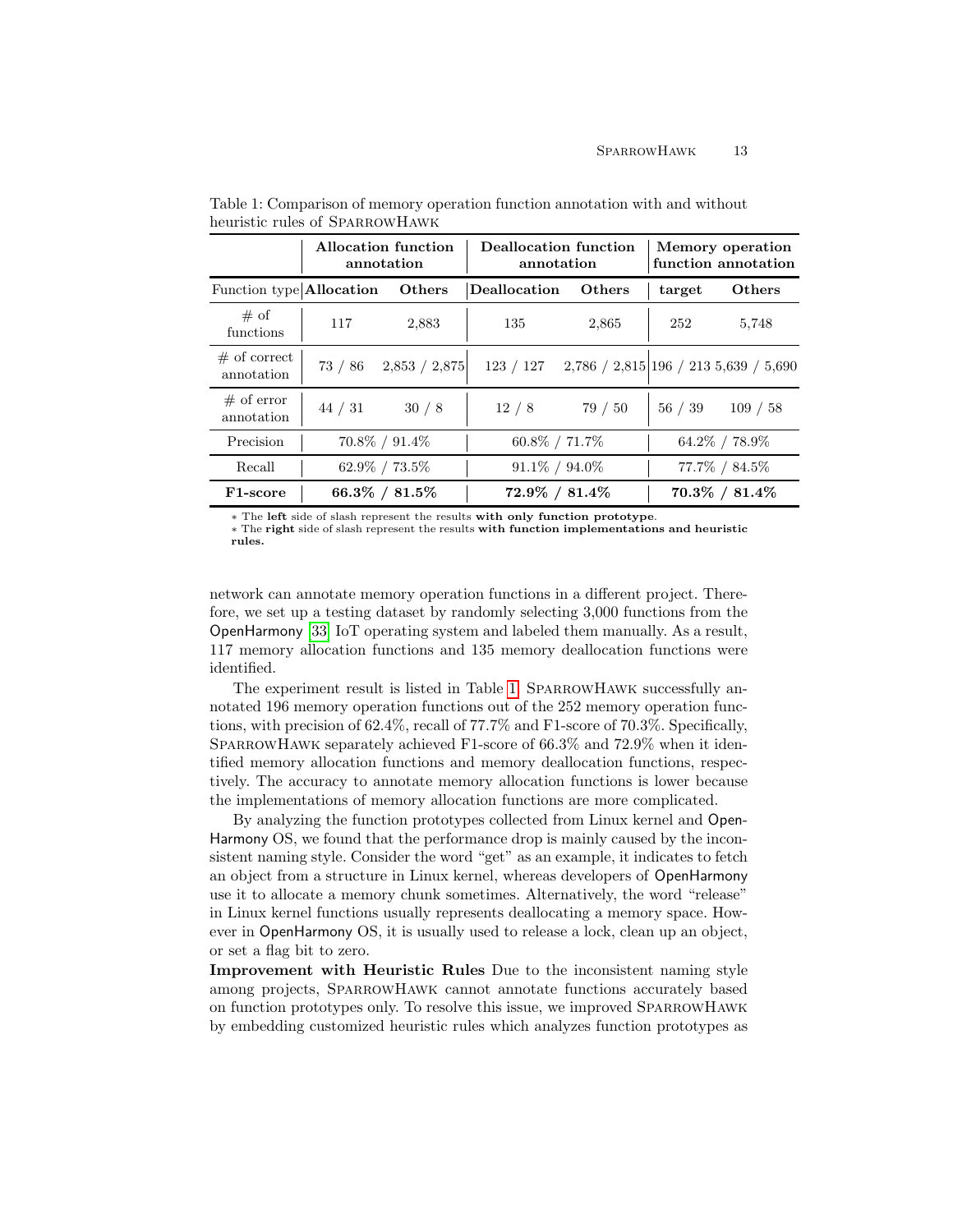well as each function bodies. In order to balance the candidate retrieving and precision improvement, we set the recall-threshold and precision-thresholds as -0.9 and 0.95, respectively.

The results in Table [1](#page-12-0) show that the effectiveness of SparrowHawk is improved significantly with the help of the customized heuristic rules. In terms of the precision, recall, and F1-score of memory operation, SparrowHawk with the customized heuristic rules improves over SPARROWHAWK by 22.9%, 8.7% and 15.7%. Relying on the recall threshold, SparrowHawk can label more functions as the potential memory operation functions; thus it achieves a higher recall value. Besides, the precision threshold filtered out the function that did not invoke any memory operation functions in its function body.

Time cost We conducted our experiment on a server running 64-bit Ubuntu 18.04 with an AMD 3970X CPU (32 cores) running at 2.2GHz, 256 GB RAM and a GeForce GTX 2080Ti GPU card. We computed the efficiency of SparrowHawk by considering the worst case. Hence, we trained the Siamese network by using  $90\%$  of labeled functions. Finally, SPARROWHAWK averagely cost 5 hours 7 minutes to train the model for memory allocation function and 7 hours 21 minutes to train the model for memory deallocation functions. The time cost for model training is reasonable because it can be completed within one day and it is a one-time effort.

## 4.3 RQ 3: Flaw Detection

According to the annotated memory operation functions, SparrowHawk analyzes the corresponding functions to check whether there is any memory-related flaws, i.e., null pointer dereference and double free.

<span id="page-13-0"></span>

|             | Number of<br><b>Functions</b> | Number of<br><b>Allocators</b> | Number of<br>De-allocator |
|-------------|-------------------------------|--------------------------------|---------------------------|
| OpenHarmony | 17,893                        | 539                            | 930                       |
| Cpython     | 11,347                        | 436                            | 228                       |
| FFmpeg      | 19,905                        | 227                            | 469                       |
| Gnutls      | 4,478                         | 27                             | 137                       |
| Vim         | 6,090                         | 113                            | 237                       |
| BusyBox     | 4,134                         | 82                             | 134                       |
| Curl        | 2,877                         | 120                            | 327                       |
| Gravity     | 916                           | 60                             | 62                        |

Table 2: Details about collected projects

∗All collected in the master branch in May 2021.

Setup. We executed SPARROWHAWK on eight open source projects, i.e., Open-Harmony [\[33\]](#page-17-4), Cpython [\[8\]](#page-16-4), FFmpeg [\[12\]](#page-17-5), Gnutls [\[16\]](#page-17-12), Vim [\[46\]](#page-18-11), BusyBox [\[5\]](#page-16-5), Curl [\[9\]](#page-16-6), Gravity [\[19\]](#page-17-16). SparrowHawk first pinpointed the customized memory operation functions. Table [2](#page-13-0) lists the result of the annotated memory operation functions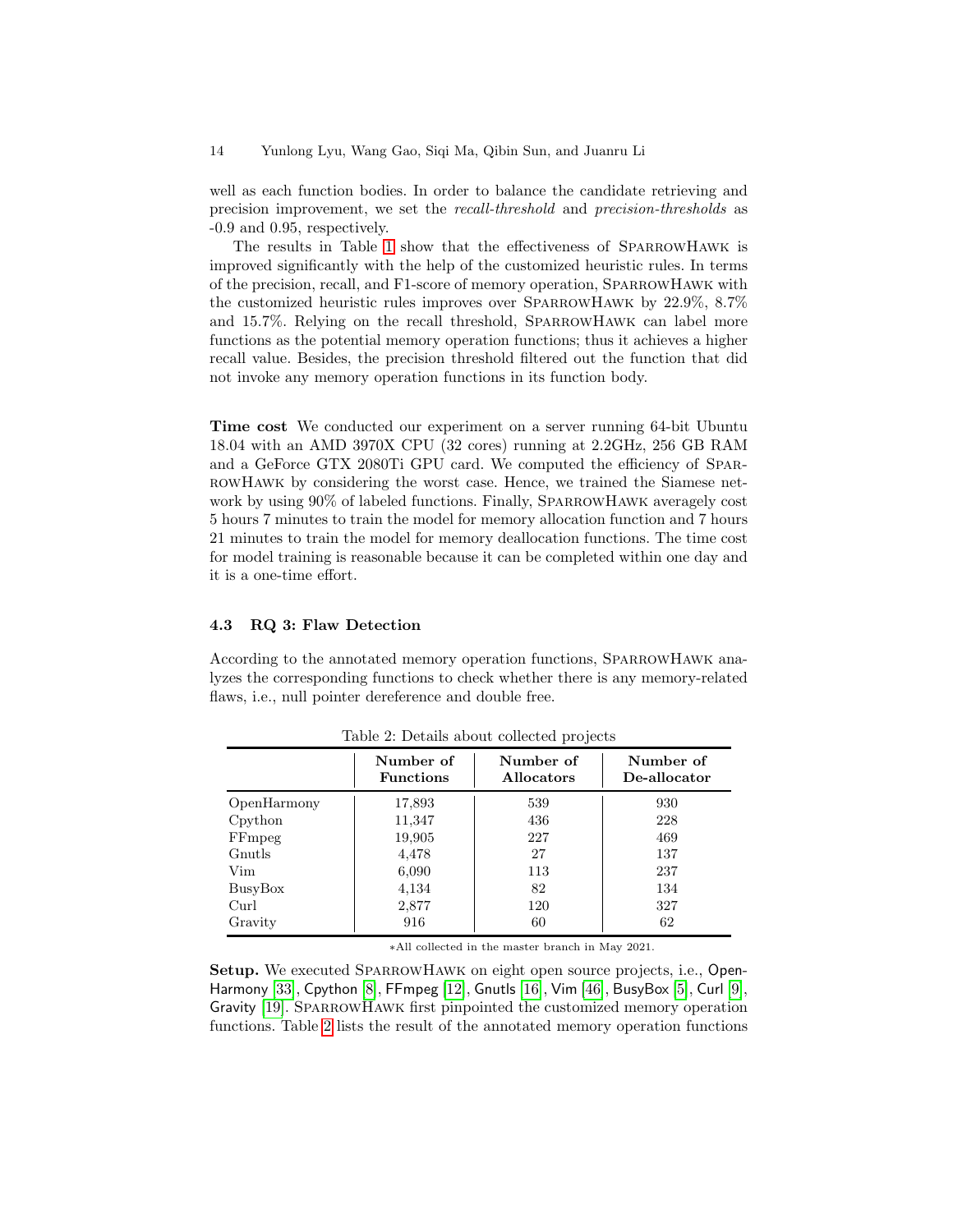<span id="page-14-0"></span>

|                |     |    | <b>Null Pointer Dereference</b> |     | Double Free | Reported Identified Confirmed Reported Identified Confirmed |
|----------------|-----|----|---------------------------------|-----|-------------|-------------------------------------------------------------|
| OpenHarmony    | 41  | 16 | 12                              | 128 |             |                                                             |
| Cpython        | 16  | 5  | 5                               |     |             |                                                             |
| FFmpeg         | 37  | 9  | 5                               | 43  |             |                                                             |
| Gnutls         | 4   | 2  | 2                               | 10  |             |                                                             |
| Vim            | 41  |    |                                 | 46  |             |                                                             |
| <b>BusyBox</b> | 114 |    |                                 | 15  |             |                                                             |
| Curl           | 0   |    |                                 | 6   |             |                                                             |
| Gravity        | 87  | 9  |                                 |     |             |                                                             |
| Total          | 340 | 42 | 25                              | 256 |             |                                                             |

Table 3: Detection results

in each project. Reference to the customized memory operation functions, SparrowHawk conducted code analysis to detect flaws.

Results. The detection result is presented in Table [3.](#page-14-0) In total, SparrowHawk reported 596 vulnerabilities from the eight projects including 340 null pointer dereference and 256 double free. By manually inspected the results, we identified 42 null pointer dereference vulnerabilities and 9 double free vulnerabilities.

To further verify the identification correctness, we contacted the project developers and reported the manual-confirmed vulnerabilities. Finally, 28 vulnerabilities (i.e., 25 null pointer dereference and 3 double free) are confirmed by SparrowHawk.

Case Study We demonstrated a representative example to discuss how Spar-ROWHAWK detects flaws. The source code snippet of Vim is shown in Figure [6](#page-20-0) which contains a double free flaw.

Given the File1, SparrowHawk first extracted all function prototypes and corresponding function implementations and conducted function annotation to identify memory operation functions. As a result, it identified a memory allocation functions (i.e., mem realloc (line 1)) and two memory deallocation functions (i.e., mem\_realloc (line 1) and  $vim\_free$  (line 8)).

Having the identified memory operation functions, SparrowHawk executed Clang Static Analyzer to analyze File2 and identified whether the identified memory operation functions were being properly invoked. Since there exists a feasible execution path from vim realloc (line 20) to vim free (line 24) and the two deallocation function freed the same memory chunk, where the macro function vim realloc is expanded to function mem realloc in File3, SparrowHawk reports a double free vulnerability.

As we observed that if the argument bufno is can be controlled, function vim realloc will free the variable buf list and return NULL, thus the same memory address will be freed twice by function vim free. According to the feedback of Vim developers, the argument bufno can be controlled by a netbeans command, and the vulnerability is patched with a patch number 8.2.1843.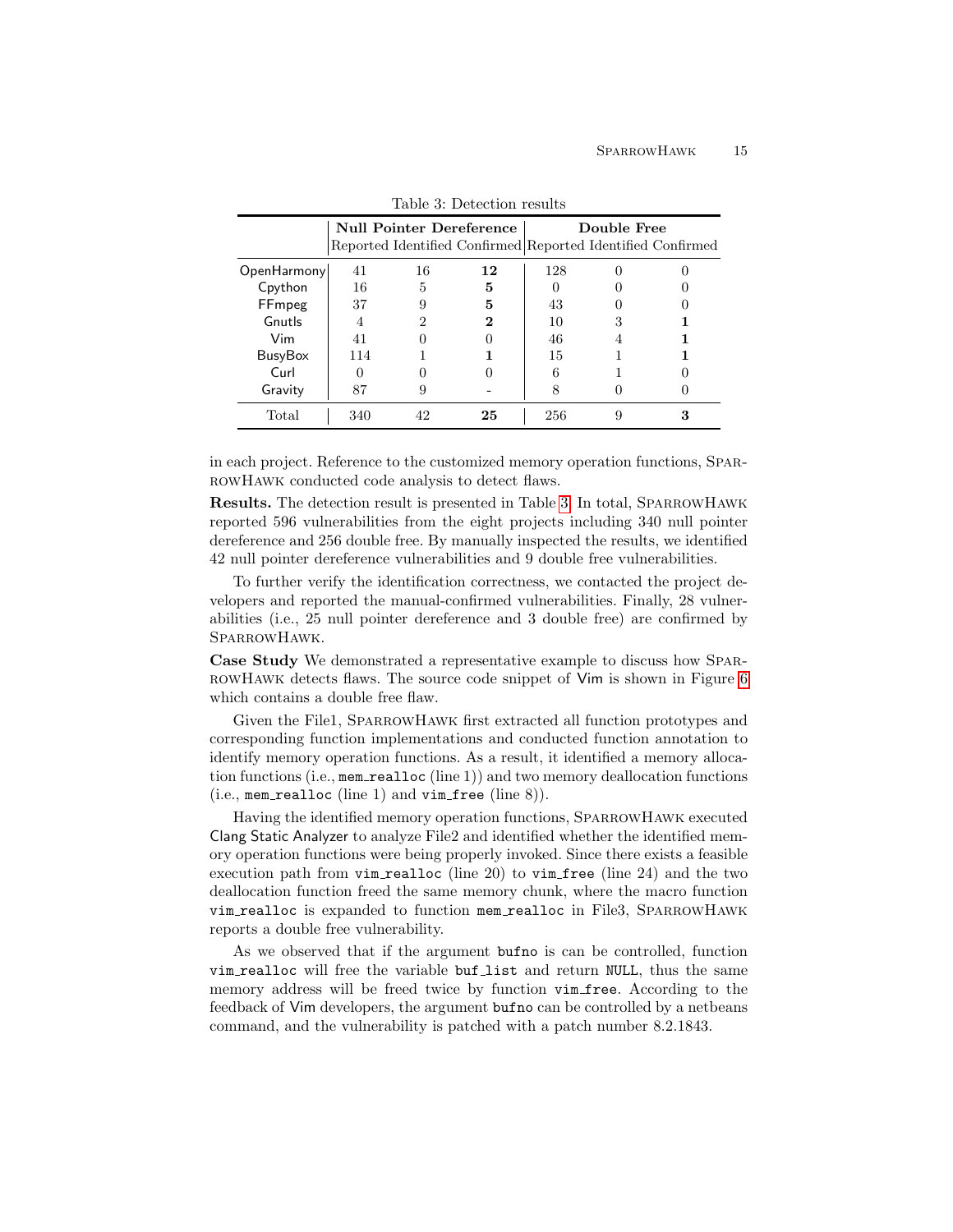## 5 Related Work

We classify the related prior work into two categories: deep learning based flaw detection and program analysis based flaw detection.

## 5.1 Deep learning Based Flaw Detection

Recently, deep learning based approaches are being widely used to detect code flaw automatically. These approaches aim to learn syntactic and semantic representations [\[10\]](#page-16-7), [\[37\]](#page-18-2), [\[26\]](#page-17-17), [\[27\]](#page-17-18) or learn graph structure representations [\[11\]](#page-17-19), [\[53\]](#page-19-1) from source code, and then utilize these representations to detect code flaws.

To learn syntactic and semantic representations, Khanh Dam et al. [\[10\]](#page-16-7) parses methods of Java source files into sequences of code tokens and uses Long Short-Term Memory networks [\[20\]](#page-17-20) to generate syntactic and semantics features of a file. Russell *et al.* [\[37\]](#page-18-2) creates a custom  $C/C++$  lexer to tokenize source code and adopts Convolutional Neural Network (CNN) to learn function-level representations. In order to provide more fine-grained detection, VulDeePecker [\[27\]](#page-17-18) and SySeVR [\[26\]](#page-17-17) extract code slices based on data dependency and convert them to vector of symbolic representation, and then apply deep learn models to predict vulnerabilities.

As the aforementioned approaches have limitations on capturing logic and structure from source code, some works have attempted to learn representations from graph structures. Based on Code Property Graph (CPG) [\[49\]](#page-18-13), VulSniper [\[11\]](#page-17-19) utilize attention mechanism to encode CPG to a feature tensor and Devign [\[53\]](#page-19-1) uses Graph Neural Network [\[22\]](#page-17-21) to learn node representations.

However, these deep learning based approaches need the heavy efforts of gathering and labeling a large number flaw dataset, and can not give the precise reasons about how flaws are caused.

#### 5.2 Program Analysis Based Flaw Detection

Program analysis based methods find flaws in source code by detecting unexpected behaviors. K-Miner [\[13\]](#page-17-22) utilizes data-flow analysis to uncover memory corruption vulnerabilities in Linux kernel. It requires human effort to mark memory operation functions and performs a source-sink analysis on marked memory operation functions. Dr.checker [\[30\]](#page-17-23) focus on control flow and has found diverse bugs in Linux kernel drivers by using a soundy pointer and taint analysis based on abstract representation. Moreover, SVF [\[43\]](#page-18-14) is a static analysis framework which applies sparse value-flow analysis to detect flaws. Developers can use SVF to write their own checkers and detect flaws in source code.

To reduce the false positive of static analysis, symbolic execution based approaches utilize constraint solving to reason feasible paths. As the number of feasible paths in programs grows exponentially with an increase in program size, whole-program symbolic execution [\[6\]](#page-16-8) could encounter the problem of path explosion. Thus, under-constrained methods like UCKLEE [\[35\]](#page-18-15), sys [\[4\]](#page-16-9) and UBI-TECT [\[51\]](#page-18-16) are proposed to overcome this problem by executing individual functions instead of whole programs.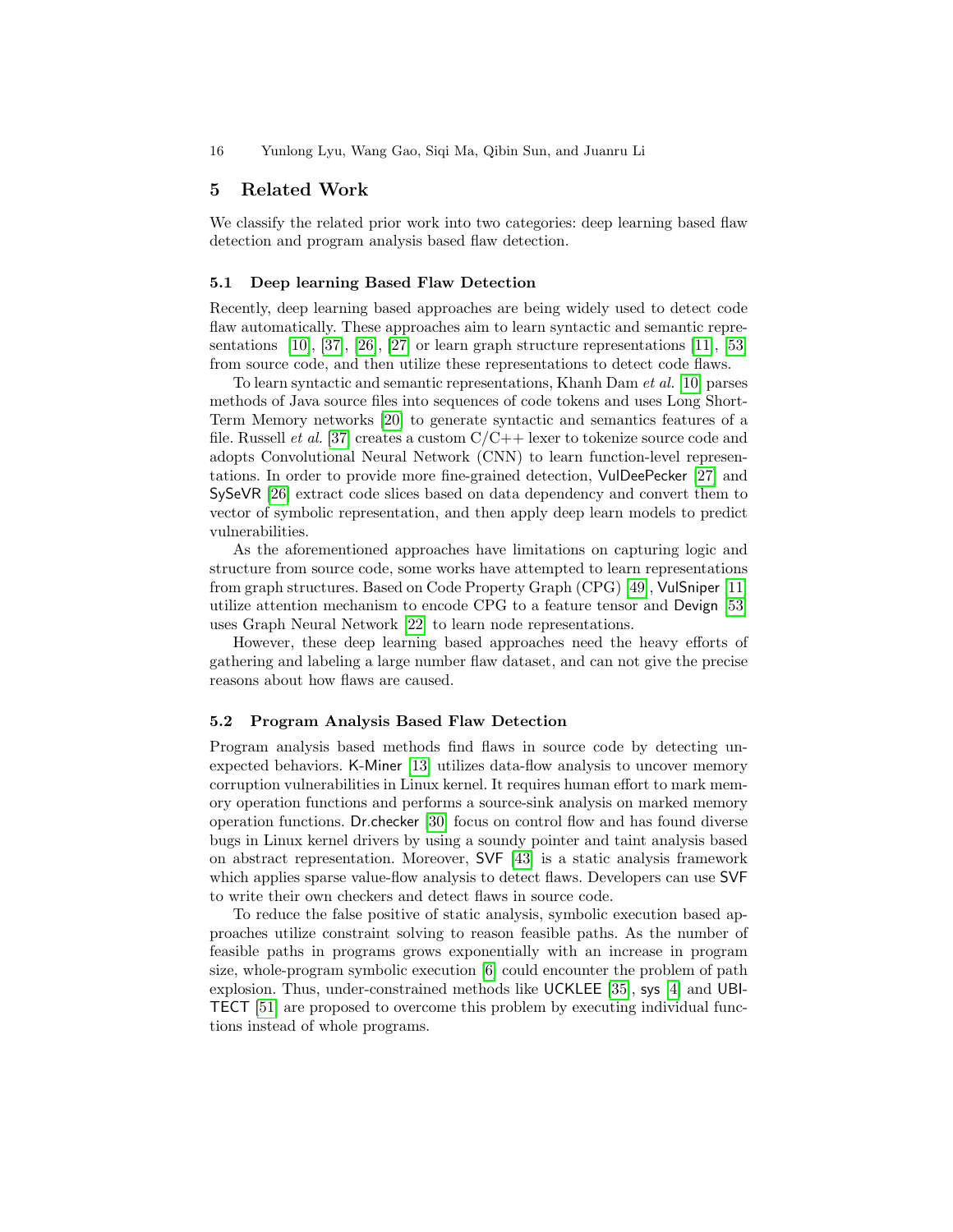# 6 Conclusion

In this paper, we present SparrowHawk, an automated annotation-based source code flaw detection system. SparrowHawk includes a function prototype segmentation tool with the state-of-the-art accuracy, a targeted function annotation model requires only a few labeled dataset and an efficient source code flaw detection tool for detecting null pointer dereference and double free vulnerabilities. We demonstrated that SPARROWHAWK successfully identified 51 unknown flaws with the help of annotated memory operation functions. Furthermore, SPARrowHawk is not limited to detect memory corruptions. Developers can easily customize SparrowHawk to annotate other types of function, and thus detect new types of flaws efficiently.

## Acknowledgment

We would like to thank the anonymous reviewers for their helpful comments. This work was partially supported by the National Natural Science Foundation of China (U19B2023), the National Key Research and Development Program of China (Grant No.2020AAA0107800), and the National Natural Science Foundation of China (Grant No.62002222).

## References

- <span id="page-16-3"></span>1. Clang Static Analyzer. http://clang-analyzer.llvm.org
- <span id="page-16-2"></span>2. Abadi, M., Barham, P., Chen, J., Chen, Z., Davis, A., Dean, J., Devin, e.a.: Tensorflow: A system for large-scale machine learning. In: Proceedings of the 12th USENIX Conference on Operating Systems Design and Implementation. p. 265–283. USENIX Association (2016)
- <span id="page-16-0"></span>3. Bromley, J., Guyon, I., LeCun, Y., Säckinger, E., Shah, R.: Signature verification using a "siamese" time delay neural network. In: Proceedings of the 6th International Conference on Neural Information Processing Systems. p. 737–744. Morgan Kaufmann Publishers Inc.
- <span id="page-16-9"></span>4. brown, F., deian stefan, dawson engler: Sys: A static/symbolic tool for finding good bugs in good (browser) code. In: 29th USENIX Security Symposium (USENIX Security 20). pp. 199–216. USENIX Association (2020)
- <span id="page-16-5"></span>5. Busybox. <https://github.com/mirror/busybox>
- <span id="page-16-8"></span>6. Cadar, C., Dunbar, D., Engler, D.: Klee: unassisted and automatic generation of high-coverage tests for complex systems programs. In: Proceedings of the 8th USENIX Conference on Operating Systems Design and Implementation. p. 209–224. USENIX Association (2008)
- <span id="page-16-1"></span>7. Clang. <https://clang.llvm.org/>
- <span id="page-16-4"></span>8. Cpython. <https://github.com/python/cpython>
- <span id="page-16-6"></span>9. Curl. <https://github.com/curl/curl>
- <span id="page-16-7"></span>10. Dam, H.K., Tran, T., Pham, T., Ng, S.W., Grundy, J., Ghose, A.: Automatic feature learning for vulnerability prediction. arXiv preprint arXiv:1708.02368 (2017)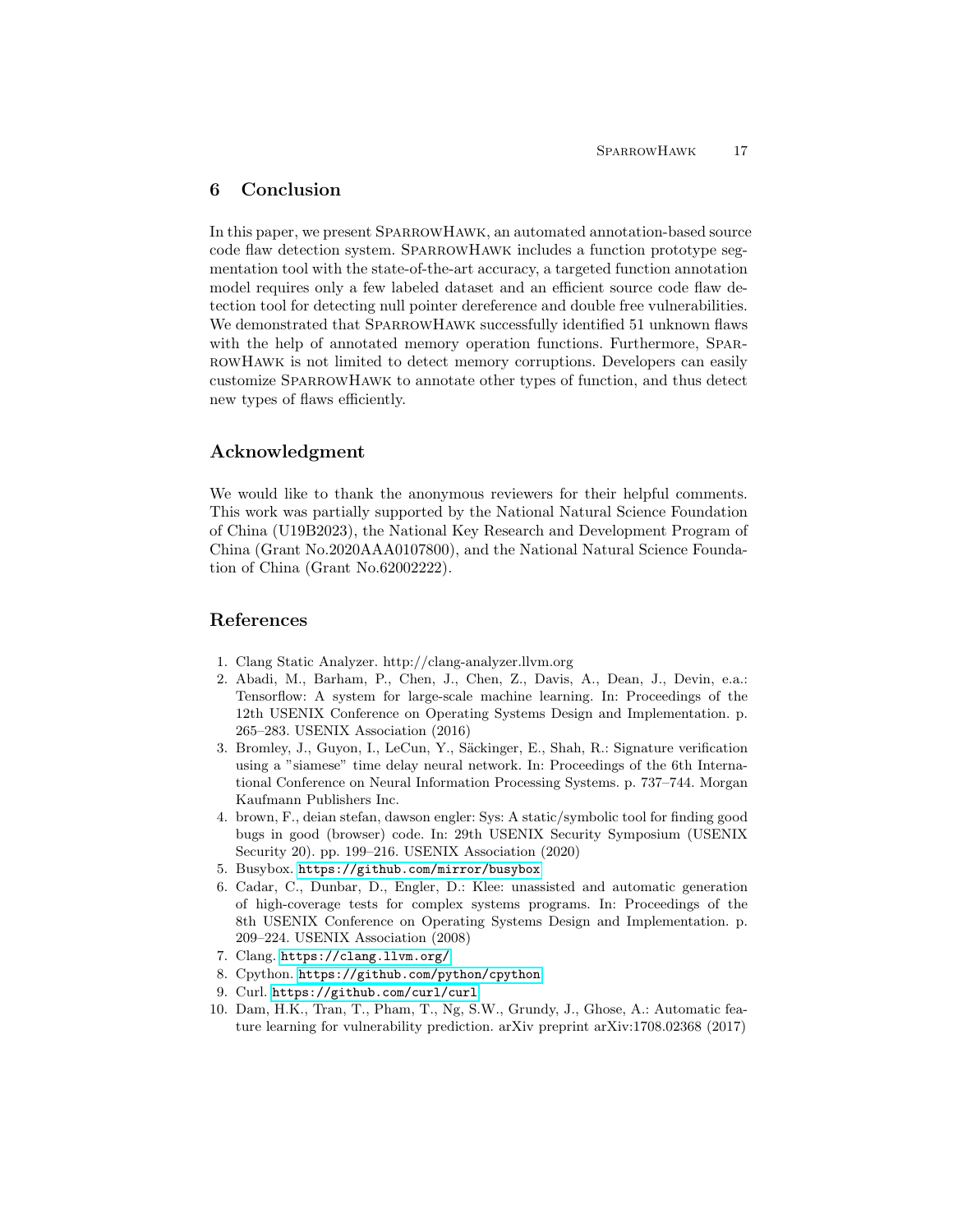- 18 Yunlong Lyu, Wang Gao, Siqi Ma, Qibin Sun, and Juanru Li
- <span id="page-17-19"></span>11. Duan, X., Wu, J., Ji, S., Rui, Z., Luo, T., Yang, M., Wu, Y.: Vulsniper: Focus your attention to shoot fine-grained vulnerabilities. In: Proceedings of the Twenty-Eighth International Joint Conference on Artificial Intelligence, IJCAI-19. pp. 4665–4671. International Joint Conferences on Artificial Intelligence Organization (2019)
- <span id="page-17-5"></span>12. Ffmpeg. <https://github.com/FFmpeg/FFmpeg>
- <span id="page-17-22"></span>13. Gens, D., Schmitt, S., Davi, L., Sadeghi, A.R.: K-miner: Uncovering memory corruption in linux. (2018)
- <span id="page-17-7"></span>14. Gensim. <https://radimrehurek.com/gensim/>
- <span id="page-17-13"></span>15. Git. <https://github.com/git/git>
- <span id="page-17-12"></span>16. Gnutls. <https://gitlab.com/gnutls/gnutls/>
- <span id="page-17-15"></span>17. Google web trillion word corpus. http://googleresearch.blogspot.com/2006/08/allour-n-gram-are-belong-to-you.html
- <span id="page-17-10"></span>18. Graphicsmagick. <http://www.graphicsmagick.org/>
- <span id="page-17-16"></span>19. Gravity. <https://github.com/marcobambini/gravity>
- <span id="page-17-20"></span>20. Hochreiter, S., Schmidhuber, J.: Long short-term memory. Neural Comput. p. 1735–1780 (1997)
- <span id="page-17-9"></span>21. Imagemagick. <https://github.com/ImageMagick/ImageMagick>
- <span id="page-17-21"></span>22. Li, Y., Tarlow, D., Brockschmidt, M., Zemel, R.: Gated graph sequence neural networks. arXiv preprint arXiv:1511.05493 (2017)
- <span id="page-17-14"></span>23. Li, Y., Liu, B.: A normalized levenshtein distance metric. IEEE transactions on pattern analysis and machine intelligence (TPAMI) (2007)
- <span id="page-17-1"></span>24. Li, Z., Zou, D., Tang, J., Zhang, Z., Sun, M., Jin, H.: A comparative study of deep learning-based vulnerability detection system. IEEE Access 7, 103184–103197 (2019)
- <span id="page-17-2"></span>25. Li, Z., Zou, D., Xu, S., Jin, H., Qi, H., Hu, J.: Vulpecker: an automated vulnerability detection system based on code similarity analysis. In: Proceedings of the 32nd Annual Conference on Computer Security Applications. pp. 201–213 (2016)
- <span id="page-17-17"></span>26. Li, Z., Zou, D., Xu, S., Jin, H., Zhu, Y., Chen, Z.: Sysevr: A framework for using deep learning to detect software vulnerabilities. arXiv preprint arXiv:1807.06756 (2018)
- <span id="page-17-18"></span>27. Li, Z., Zou, D., Xu, S., Ou, X., Jin, H., Wang, S., Deng, Z., Zhong, Y.: Vuldeepecker: A deep learning-based system for vulnerability detection (2018)
- <span id="page-17-11"></span>28. Libtiff. <http://www.libtiff.org/>
- <span id="page-17-0"></span>29. Ma, S., Thung, F., Lo, D., Sun, C., Deng, R.H.: Vurle: Automatic vulnerability detection and repair by learning from examples. In: European Symposium on Research in Computer Security. pp. 229–246. Springer (2017)
- <span id="page-17-23"></span>30. Machiry, A., Spensky, C., Corina, J., Stephens, N., Kruegel, C., Vigna, G.: DR. CHECKER: A soundy analysis for linux kernel drivers. In: 26th USENIX Security Symposium (USENIX Security 17). pp. 1007–1024. USENIX Association (2017)
- <span id="page-17-8"></span>31. Mikolov, T., Sutskever, I., Chen, K., Corrado, G.S., Dean, J.: Distributed representations of words and phrases and their compositionality. In: Advances in Neural Information Processing Systems 26, pp. 3111–3119 (2013)
- <span id="page-17-6"></span>32. Mean squared error. [https://en.wikipedia.org/wiki/Mean\\_squared\\_error](https://en.wikipedia.org/wiki/Mean_squared_error)
- <span id="page-17-4"></span>33. Openharmony. <https://openharmony.gitee.com/openharmony>
- <span id="page-17-3"></span>34. Provilkov, I., Emelianenko, D., Voita, E.: BPE-dropout: Simple and effective subword regularization. In: Proceedings of the 58th Annual Meeting of the Association for Computational Linguistics. pp. 1882–1892. Association for Computational Linguistics (2020)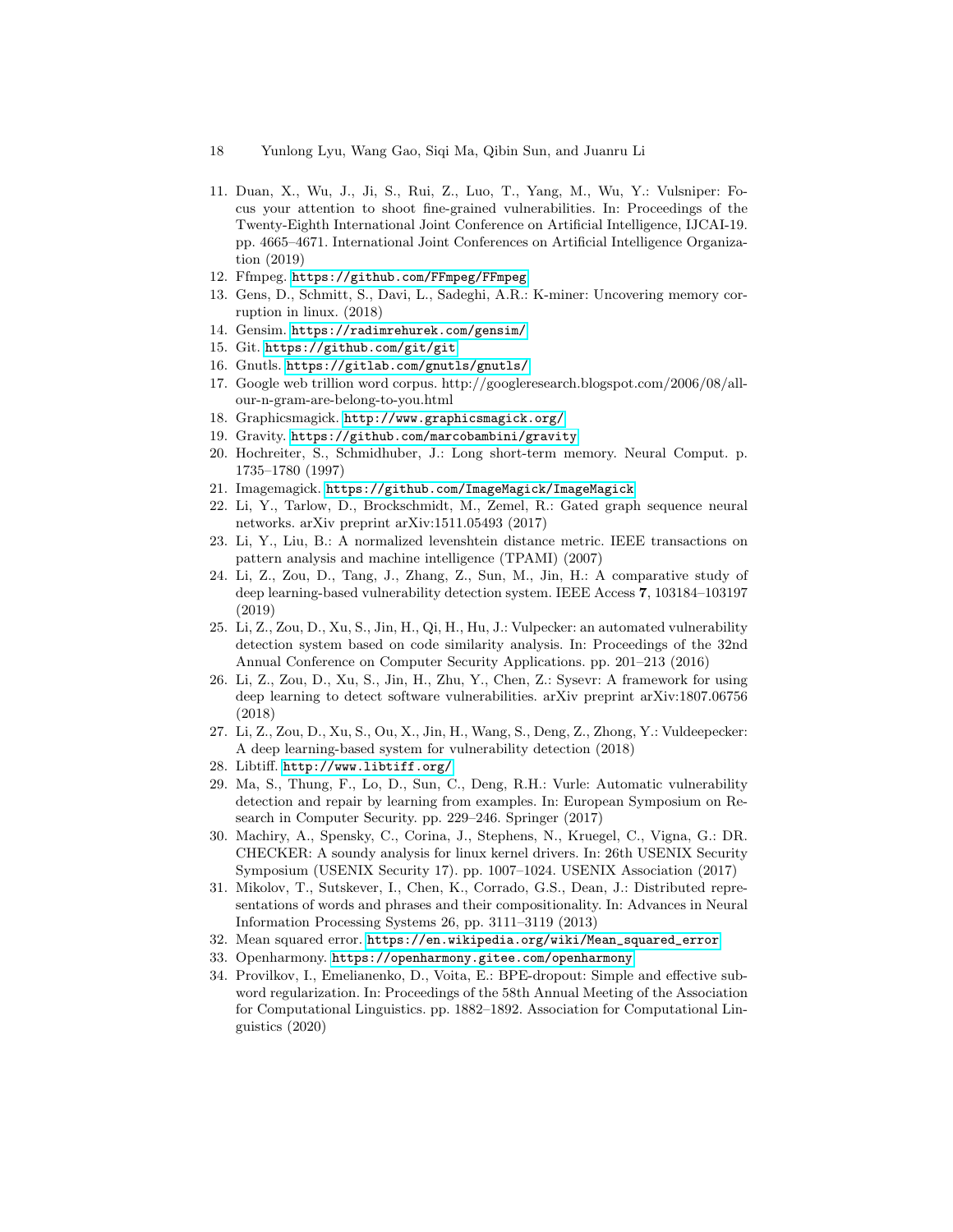- <span id="page-18-15"></span>35. Ramos, D.A., Engler, D.: Under-constrained symbolic execution: Correctness checking for real code. In: 24th USENIX Security Symposium (USENIX Security 15). pp. 49–64. USENIX Association (2015)
- <span id="page-18-7"></span>36. Reimers, N., Gurevych, I.: Sentence-bert: Sentence embeddings using siamese bertnetworks. In: Proceedings of the 20' 19 Conference on Empirical Methods in Natural Language Processing and the 9th International Joint Conference on Natural Language Processing (EMNLP-IJCNLP). pp. 3982–3992. Association for Computational Linguistics (2019)
- <span id="page-18-2"></span>37. Russell, R., Kim, L., Hamilton, L., Lazovich, T., Harer, J., Ozdemir, O., Ellingwood, P., McConley, M.: Automated vulnerability detection in source code using deep representation learning. In: 2018 17th IEEE International Conference on Machine Learning and Applications (ICMLA). pp. 757–762. IEEE (2018)
- <span id="page-18-12"></span>38. Schwartz, E.J., Cohen, C.F., Duggan, M., Gennari, J., Havrilla, J.S., Hines, C.: Using logic programming to recover  $C++$  classes and methods from compiled executables. In: Proceedings of the 2018 ACM SIGSAC Conference on Computer and Communications Security (CCS) (2018)
- <span id="page-18-4"></span>39. Sennrich, R., Haddow, B., Birch, A.: Neural machine translation of rare words with subword units. In: Proceedings of the 54th Annual Meeting of the Association for Computational Linguistics (Volume 1: Long Papers). pp. 1715–1725. Association for Computational Linguistics (2016)
- <span id="page-18-0"></span>40. Shen, Z., Chen, S.: A survey of automatic software vulnerability detection, program repair, and defect prediction techniques. Security and Communication Networks 2020 (2020)
- <span id="page-18-5"></span>41. Stackexchange archive site. [https://archive.org/download/stackexchange/](https://archive.org/download/stackexchange/stackoverflow.com-Posts.7z) [stackoverflow.com-Posts.7z](https://archive.org/download/stackexchange/stackoverflow.com-Posts.7z)
- <span id="page-18-3"></span>42. Stackoverflow forum. <https://stackoverflow.com/>
- <span id="page-18-14"></span>43. Sui, Y., Xue, J.: Svf: Interprocedural static value-flow analysis in llvm. In: Proceedings of the 25th International Conference on Compiler Construction. p. 265–266. Association for Computing Machinery (2016)
- <span id="page-18-8"></span>44. Tokenizers. <https://github.com/huggingface/tokenizers>
- <span id="page-18-6"></span>45. Vaswani, A., Shazeer, N., Parmar, N., Uszkoreit, J., Jones, L., Gomez, A.N., Kaiser, L.u., Polosukhin, I.: Attention is all you need. In: Advances in Neural Information Processing Systems 30, pp. 5998–6008 (2017)
- <span id="page-18-11"></span>46. Vim. <https://github.com/vim/vim>
- <span id="page-18-10"></span>47. Wang, J., Ma, S., Zhang, Y., Li, J., Ma, Z., Mai, L., Chen, T., Gu, D.: Nlp-eye: Detecting memory corruptions via semantic-aware memory operation function identification. In: 22nd International Symposium on Research in Attacks, Intrusions and Defenses (RAID 2019). pp. 309–321. USENIX Association (2019)
- <span id="page-18-9"></span>48. Wordsegment. <https://github.com/grantjenks/python-wordsegment>
- <span id="page-18-13"></span>49. Yamaguchi, F., Golde, N., Arp, D., Rieck, K.: Modeling and discovering vulnerabilities with code property graphs. In: 2014 IEEE Symposium on Security and Privacy. pp. 590–604. IEEE (2014)
- <span id="page-18-1"></span>50. Yan, H., Sui, Y., Chen, S., Xue, J.: Spatio-temporal context reduction: A pointeranalysis-based static approach for detecting use-after-free vulnerabilities. In: 2018 IEEE/ACM 40th International Conference on Software Engineering (ICSE). pp. 327–337. IEEE (2018)
- <span id="page-18-16"></span>51. Zhai, Y., yzhai: Ubitect: A precise and scalable method to detect use-beforeinitialization bugs in linux kernel. In: 28th ACM Joint European Software Engineering Conference and Symposium on the Foundations of Software Engineering (ESEC/FSE 2020). ACM (2020)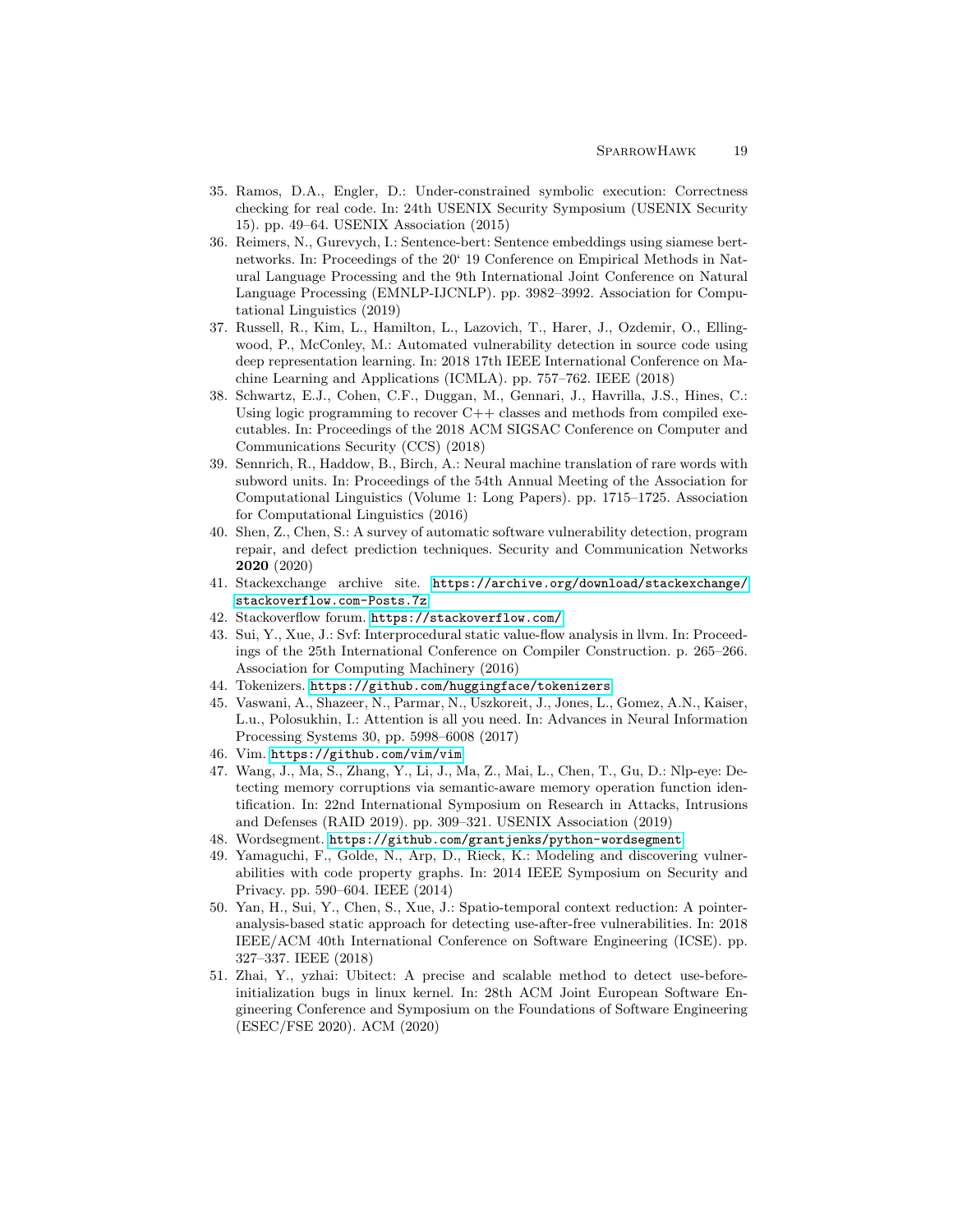- 20 Yunlong Lyu, Wang Gao, Siqi Ma, Qibin Sun, and Juanru Li
- <span id="page-19-0"></span>52. Zhang, Y., Ma, S., Li, J., Li, K., Nepal, S., Gu, D.: Smartshield: Automatic smart contract protection made easy. In: 2020 IEEE 27th International Conference on Software Analysis, Evolution and Reengineering (SANER). pp. 23–34. IEEE (2020)
- <span id="page-19-1"></span>53. Zhou, Y., Liu, S., Siow, J., Du, X., Liu, Y.: Devign: Effective vulnerability identification by learning comprehensive program semantics via graph neural networks. In: Advances in Neural Information Processing Systems 32, pp. 10197–10207 (2019)